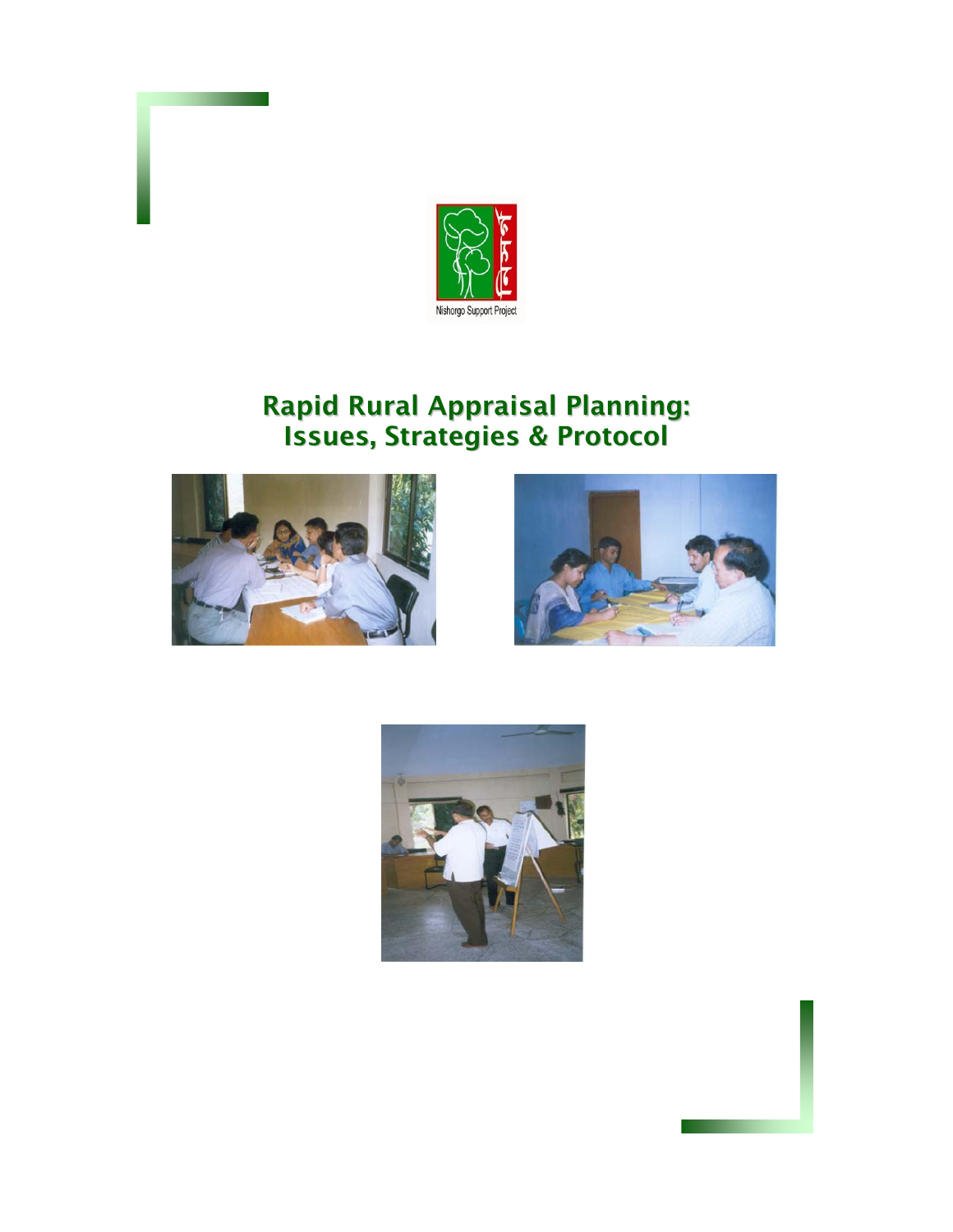**Task no.: USAID Contract no.: 388-C-00-03-00050-00** 



# Rapid Rural Appraisal Planning: Issues, Strategies & Protocol

*Prepared by:*  Dr. A.R. Mollah Nature Conservation Management (NACOM)



*For:*  International Resources Group (IRG)

May 2004



**Implemented by IRG With partners: CODEC, NACOM & RDRS**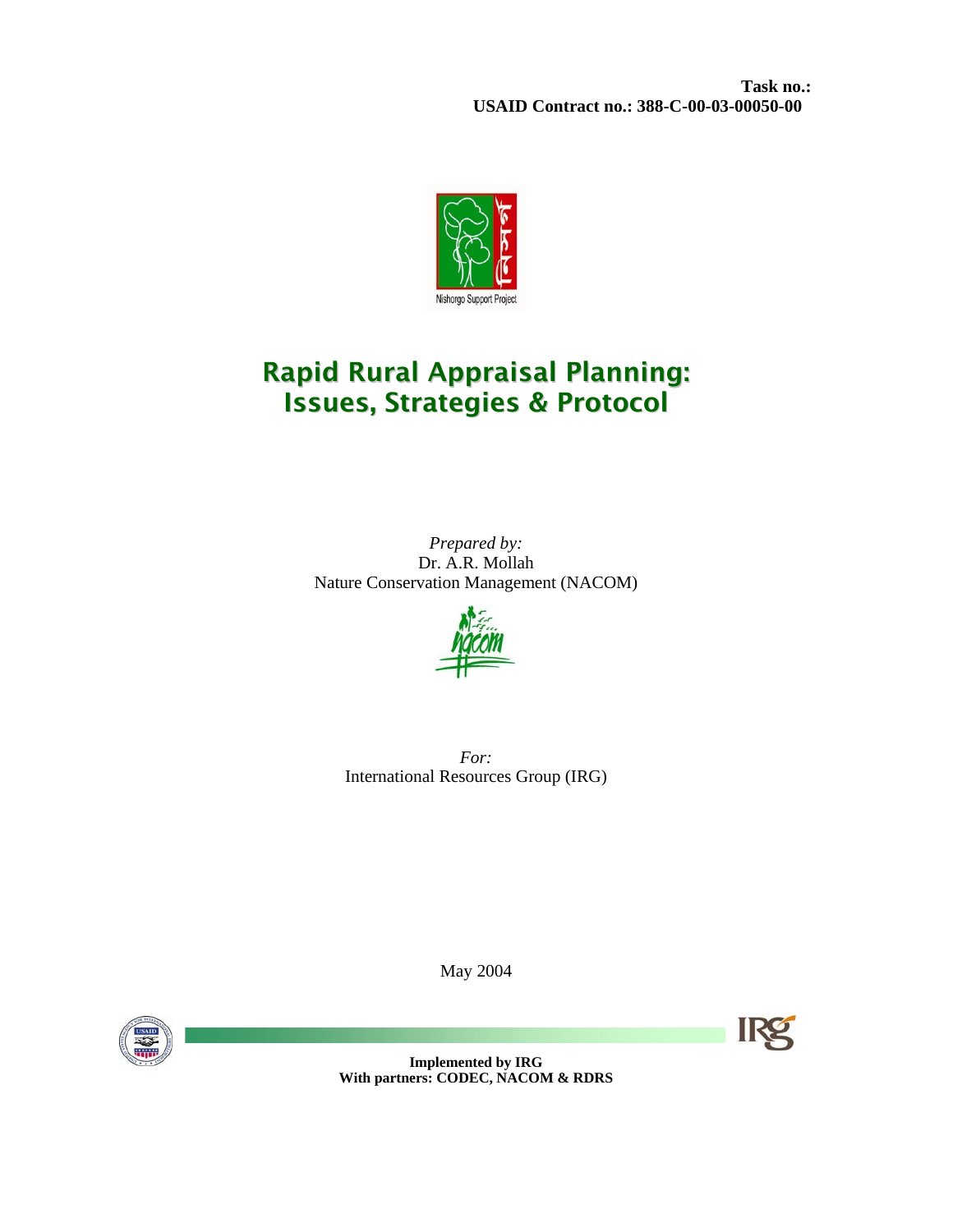## Rapid Rural Appraisal Planning: Issues, Strategies and Protocol

# **Table of Contents**

| Part                                                                                                                                                     | Page |
|----------------------------------------------------------------------------------------------------------------------------------------------------------|------|
|                                                                                                                                                          |      |
|                                                                                                                                                          |      |
| 1.2 RRA PLANNING: DEVELOPMENT OF APPROACHES, IMPLEMENTATION PLANS, & PROTOCOL2                                                                           |      |
|                                                                                                                                                          |      |
|                                                                                                                                                          |      |
|                                                                                                                                                          |      |
|                                                                                                                                                          |      |
| 5.4 DURATION AND TIME SCHEDULE FOR THE PLANNED RRA SESSIONS: FIELD PROTOCOL  6                                                                           |      |
|                                                                                                                                                          |      |
|                                                                                                                                                          |      |
| 7. CONSTRAINTS/PROBLEMS FACED AND SUGGESTIONS TO OVERCOMING 21                                                                                           |      |
|                                                                                                                                                          |      |
|                                                                                                                                                          |      |
| ANNEX 1: NISHORGO SUPPORT PROJECT: RAPID RURAL APPRAISAL (RRA) PLANNING<br>ANNEX 2: NISHORGO SUPPORT PROJECT (NSP): RAPID RURAL APPRAISAL (RRA) PLANNING | . 23 |
| ANNEX 3: CHOICE OF RRA TOOLS TO BE USED FOR COLLECTION OF DIFFERENT TYPES OF                                                                             |      |
| ANNEX- 4: B. CHECKLIST OF QUESTIONS FOR KEY INFORMANT (KI) INTERVIEW 30                                                                                  |      |
|                                                                                                                                                          |      |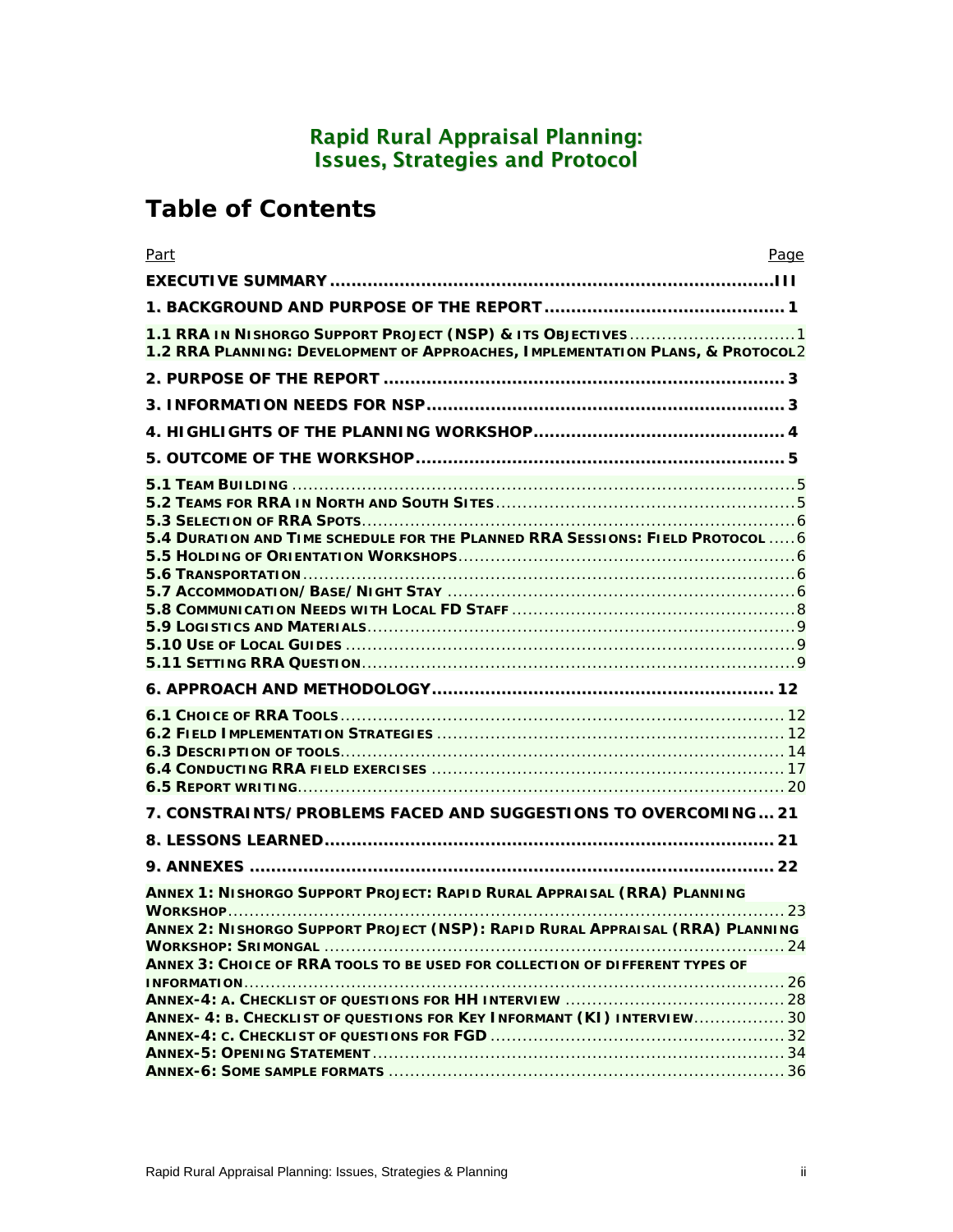# **EXECUTIVE SUMMARY**

The overall purpose of the report is to present the outcome of planning workshop for its approval by the project management and implementing partners with regard to information collection through Rapid Rural Approach.

Rapid Rural Appraisal (RRA) is a package of methods and tools for collection of qualitative information, to utilize knowledge of the local people in designing and setting implementation strategies of a project/program as a process for involving local people in the project planning and /or implementation and monitoring.

The NSP has various plans for collecting information and RRA will be carried out as an initial activity in the field with an aim to collect some preliminary qualitative information. Primary focus of this qualitative information collection will be on stakeholder assessment and also equally intended for generating information that will help to get a sense of range of key issues and challenges that need to be addressed and be better informed on the context in which the project is likely to intervene.

The further expectation is that the planned RRA will gather valuable initial information that will provide insights about people and the communities and their interaction with forest in and around which they live. Thus a holistic approach is required which takes into account the resource, the resource use and other interactive processes that affect forest resource management and livelihood of local people.

It has been emphasized from the beginning that that NSP will avoid information overload, rather it will concentrate on collection of relevant information by using appropriate methodology. Therefore it was necessary to carefully scrutinize the information needs and determine its relevance to the project objectives and activities. An interactive and consultative process was thus considered for deciding on and designing information collection methodology and field exercise protocol and strategies.

The generation of information, in principle, is guided by project objectives and goals. The NSP is particularly concerned with the establishment of co-management of forest resources. Therefore, the main focus should be concentrated on these two aspects;

- Co-management -----stakeholders and their activities, socio-economics, behavior, community power structure, their needs and expectations, conflict, challenges etc.
- Resource management ---- resources and its status, trend and causes for resource degradation, resource exploitation, threats to local resources and biodiversity.

This report outlines the agreed upon:

- list of prioritized key RRA issues/ questions to be covered under the planned RRA
- list of selected spots for RRA exercises
- plan of actions for different activities in the field
- field implementation strategies and
- protocol (time schedule)
- a brief description of the methodologies and tools to be used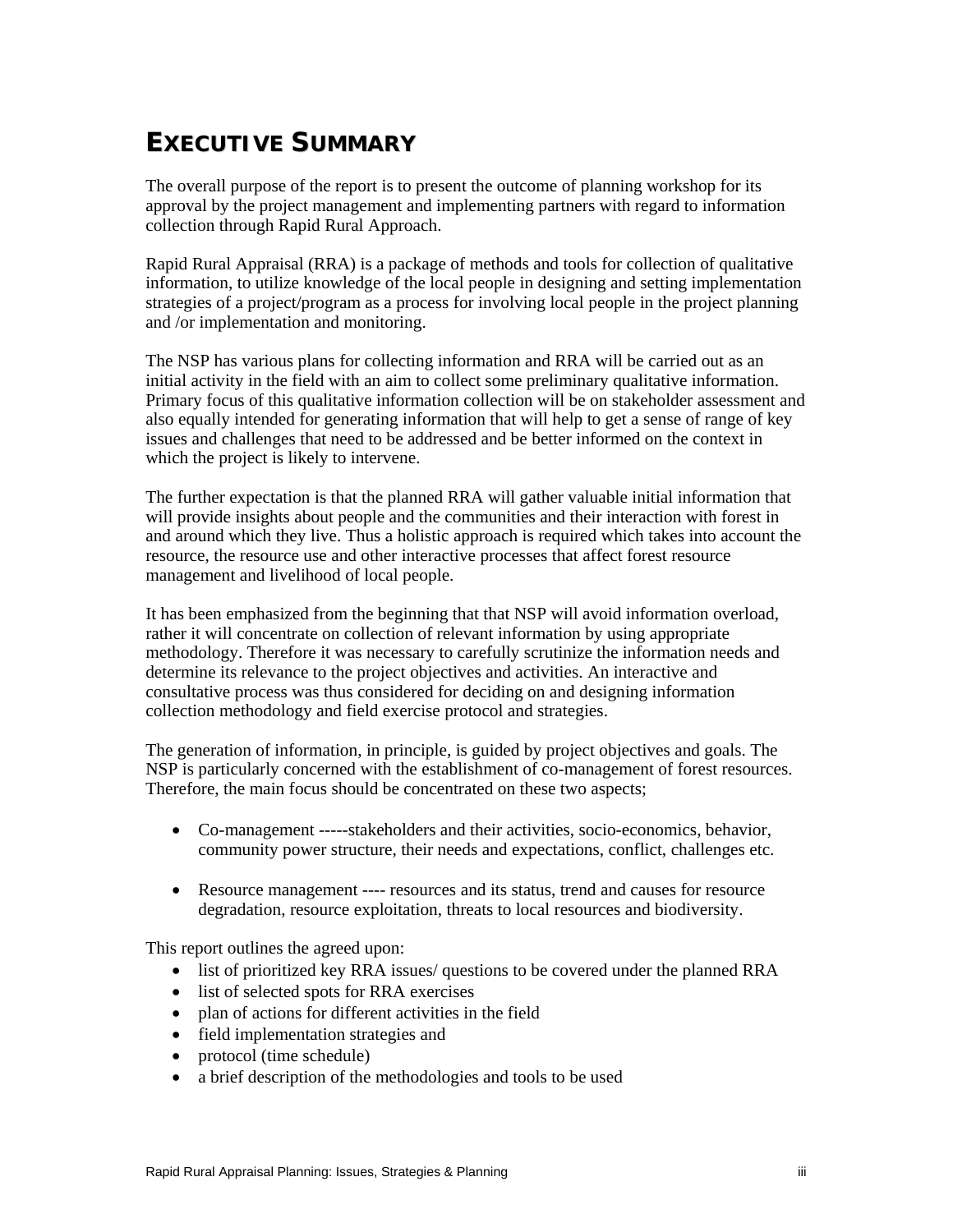# Rapid Rural Appraisal Planning: Issues, Strategies and Protocol

# **1. BACKGROUND AND PURPOSE OF THE REPORT**

Rapid Rural Appraisal (RRA) is a package of methods and tools for collection of qualitative information about local people, their life, environment, their resources, activities and living conditions in a short time. The purpose is to utilize knowledge of the local people in designing and setting implementation strategies of a project/program and /or to monitor and evaluate project performances and impact. It is also considered as a process for involving local people in the project planning and /or implementation and monitoring. In fact, RRA/PRA is thus considered as an integral part in down-top planning process in many development or resource conservation projects.

The NSP has plans for collecting information through various appraisals (for example, RRA and PRAs) and surveys (for example, socio-economic and NR baseline surveys). RRA will be carried out as an initial activity in the field with an aim to collect some preliminary qualitative information.

# **1.1 RRA in Nishorgo Support Project (NSP) & its Objectives**

As designed in the NSP work plan, RRA will be carried out with primary focus on stakeholder assessment and also equally intended for generating information that will help to get a sense of range of key issues and challenges that need to be addressed and be better informed on the context (social, economic, ecological) in which the project is likely to intervene.

The further expectation is that the planned RRA will gather valuable initial information that will provide insights about people and the communities and their interaction with forest in and around which they live. Thus a holistic approach is required which takes into account the resource, the resource use and other interactive processes that affect forest resource management and livelihood of local people.

RRA is meant to build upon earlier secondary data studies and as envisaged in NSP workplan, **it will logically lead into PRAs with a view to plan/design better focused questions for subsequent appraisal and surveys that will be carried out to collect in depth and/or quantitative information.**

However, specifically, RRA will mainly concentrate on the following areas:

- Preliminary assessment of stakeholders (resource users and local institutions/organizations)-type and category, their PA related activities, impact of their activities, risks etc.
- Resource status and exploitation
- Local power structure and their possible influence on PA management
- Issues and threats to PA and possible challenges for the project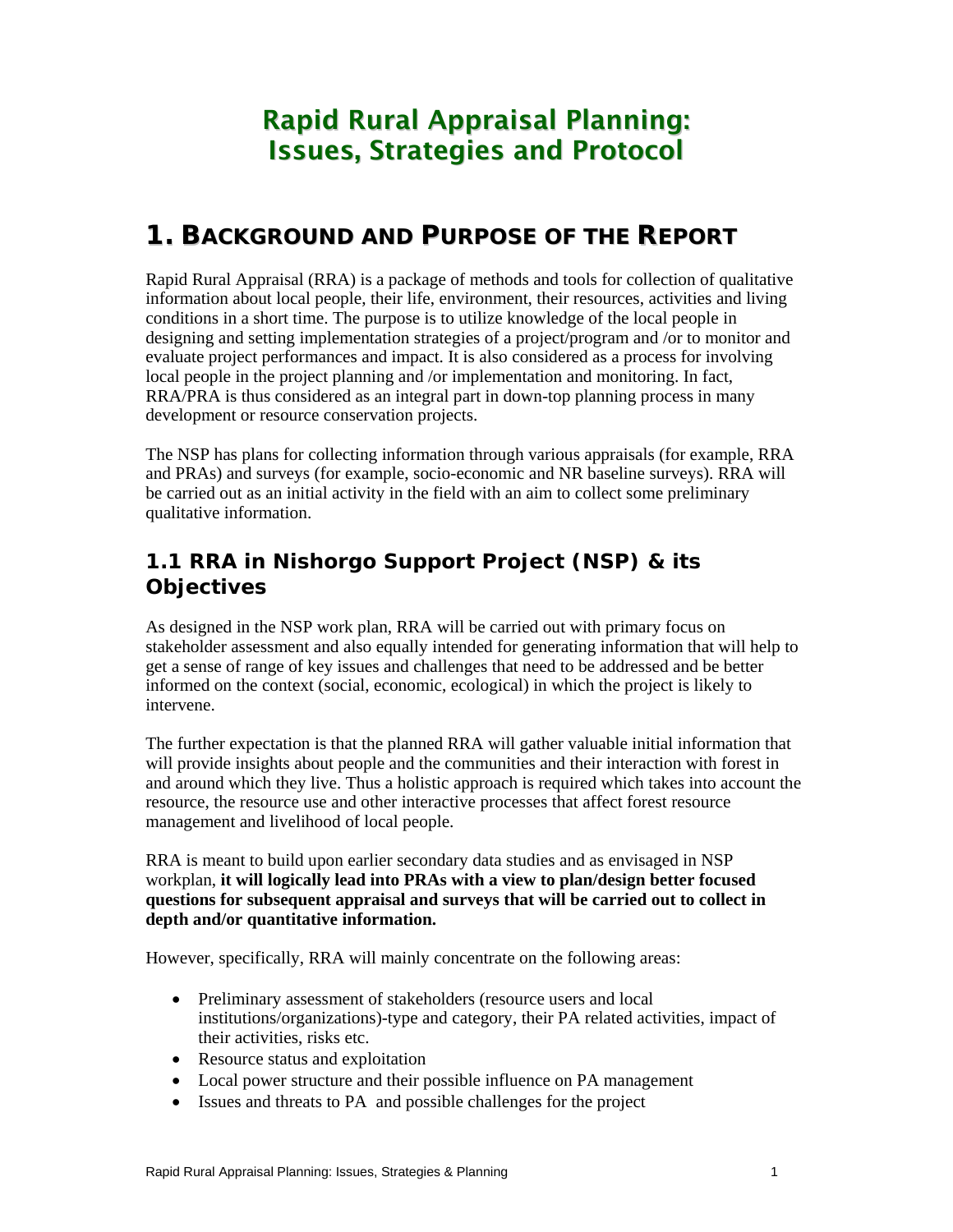- Initial response to the project and Forest Department (FD), and perception of local people about the PA and resource conservation
- Gender issues and some aspects of demographic profile.

# **1.2 RRA Planning: Development of Approaches, Implementation Plans, & Protocol**

It has been emphasized from the beginning that that NSP will avoid information overload, rather it will concentrate on collection of relevant information by using appropriate methodology. Therefore it was necessary to carefully scrutinize the information needs and determine its relevance to the project objectives and activities. An interactive and consultative process was thus considered for deciding on and designing information collection methodology and field exercise protocol and strategies.

The development of RRA approaches, methods and field protocol involved a number of logical steps as described below.

## *1.2.1 Development of an Outline of Approach for RRA*

As an initial start up activity on RRA, NACOM was asked to prepare an outline of approach for RRA as a basis for discussion. NACOM submitted the said outline approach in early January 2004 and received initial feedback for its improvement. It was proposed that an interactive session needed to be held on the planned RRA to prioritize and finalize RRA issues and field exercise methodology and protocol.

### *1.2.2 Presentation on RRA at the Retreat Workshop*

Based on revised outline approach, a presentation was made on proposed RRA approach and methodology at the NSP retreat workshop held at the FD and received comments and suggestions to further improve the document.

## *1.2.3 Holding of RRA Planning Workshop*

It was realized that the field experiences of the local FD staff and initial site information gathered by field implementation partners would help in the development and formulation of a pragmatic, feasible and realistic field implementation plans and strategies and may also help in reaching agreement on data collection methodology and tools.

In order to formalize the interactive and consultative process, it was proposed to hold field level planning workshops with participation from NACOM, field implementation partners (CODEC and RDRS) and local FD staff, who are likely to be involved in the RRA field exercises. Therefore, two workshops, one for the north sites and one for the south sites, were organized at Srimongal and Chittagong, respectively.

The specific purposes of the workshop were to:

- Assess the RRA information needs at this stage of the project
- Identify and prioritize the issues/questions to be covered under the planned RRA exercise
- Prepare and agree on a plan of actions for field exercises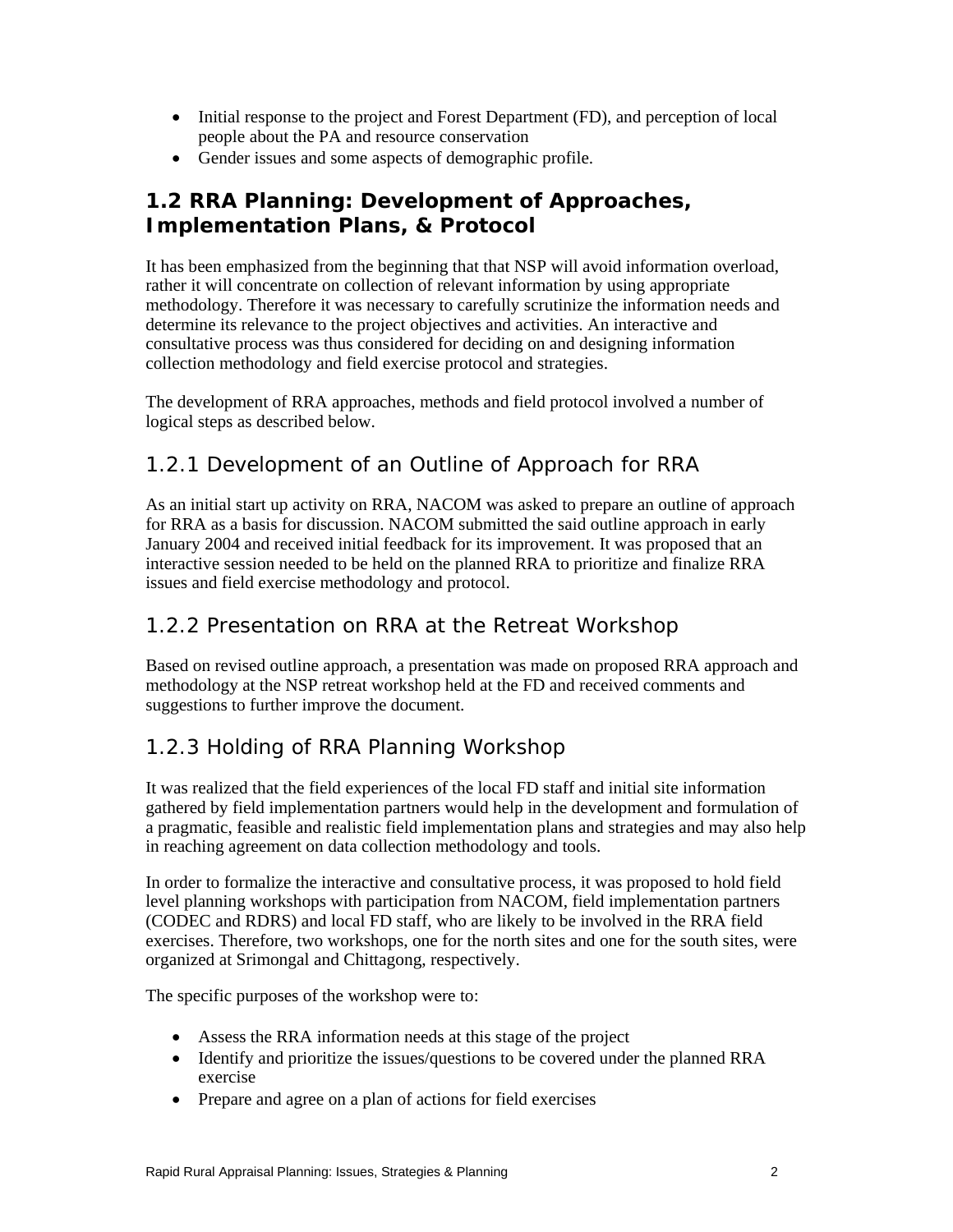- Prepare a field protocol/time schedule
- Decide and agree on, and elaborate approaches, methods and tools to be used
- Make and consolidate team understanding

# **2. PURPOSE OF THE REPORT**

The overall purpose of the report is to present the outcome of planning workshop for its approval by the project management and implementing partners. However, specifically the report embodies the following:

- A list of prioritized key RRA issues/ questions to be covered under the planned RRA
- A list of selected spots for RRA exercises
- A plan of actions for different activities in the field
- Field implementation strategies and
- Protocol (time schedule)
- A brief description of the methodologies and tools to be used

# **3. INFORMATION NEEDS FOR NSP**

For any project, development or research, information are needed for designing and planning project interventions, setting implementation strategies, evaluation and monitoring of project performance and impact. Information at the initial stages of the project helps the project in carrying out its activities well. Thus, information is considered as a valuable commodity. Good and relevant information is thus an ethical imperative.

The generation of information, in principle, is guided by project objectives and goals. The NSP is particularly concerned with the establishment of co-management of forest resources. Therefore, the main focus should be concentrated on these two aspects;

- Co-management -----stakeholders and their activities, socio-economics, behavior, community power structure, their needs and expectations, conflict, challenges etc.
- Resource management ---- resources and its status, trend and causes for resource degradation, resource exploitation, threats to local resources and biodiversity.

This preliminary assessment of information needs for NSP provided precursors for brainstorming for identifying specific information needs through RRA exercises.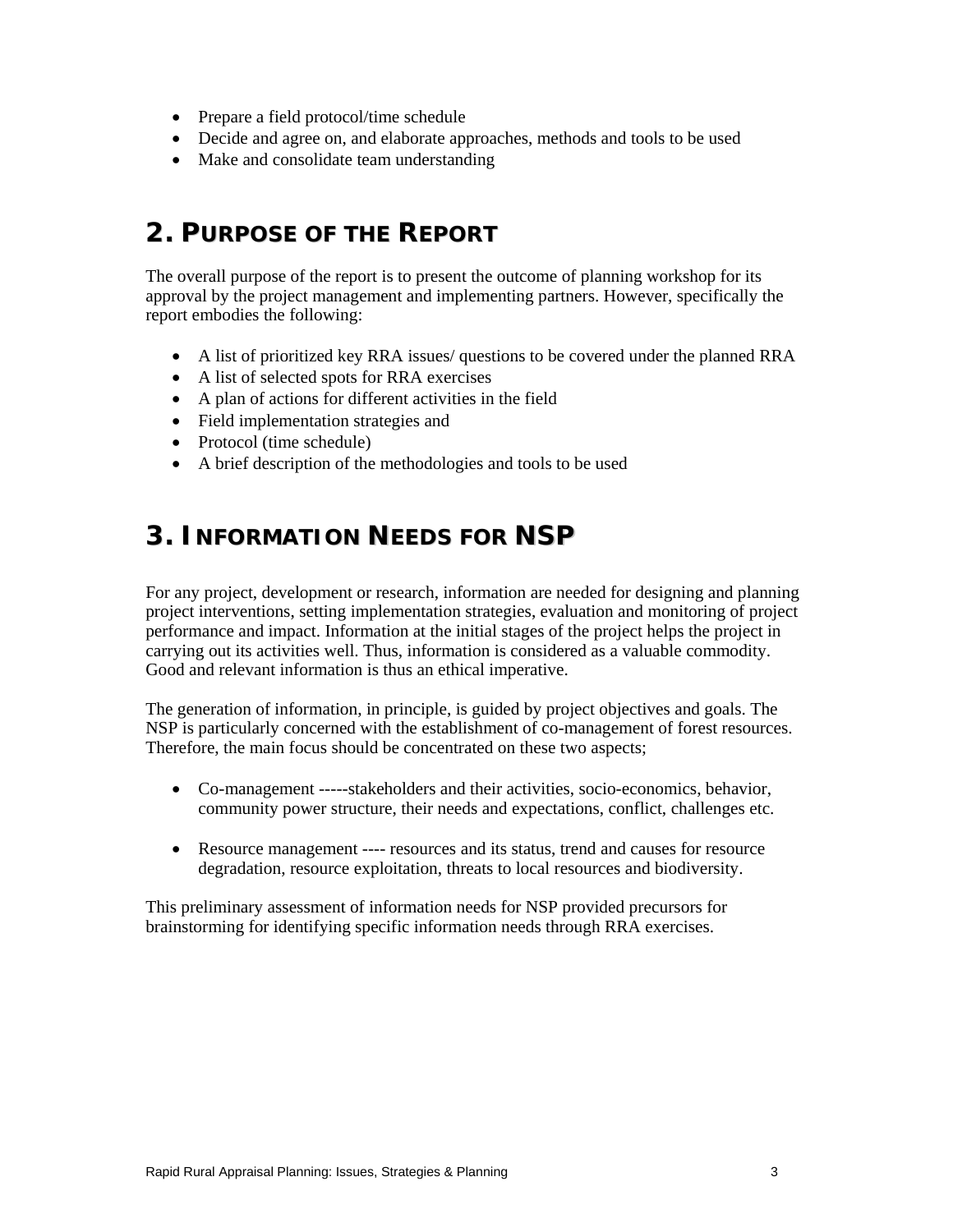# **4. HIGHLIGHTS OF THE PLANNING WORKSHOP**

As planned, 2 two-day long workshops were organized, one for the south sites and one for the north sites. The workshop for the south was held during  $31<sup>st</sup>$  March-1<sup>st</sup> April 2004 at CODEC Training Center, Chittagong, while that for the north sites was held at NSP Field Office, Srimongal, on 3-4 April, 2004. The workshop at Chittagong was residential. Each workshop was participated by project staff from NACOM and either RDRS or CODEC, who have been designated for participating in the upcoming RRA field exercise and by the local FD staff from the concerned Forest Range offices. Two female RRA experts worked as the resource persons. NACOM took the lead role in conducting both the workshops. Senior Program Director-NACOM, facilitated the workshops, while Local Governance Specialist of NSP oversaw the entire program and also provided advisory inputs as and when required. The list of the participants at the north and south workshops are provided in Annex 2.

The participants were provided with workshop materials, including folders, writing pads and pens and pencils etc. and some reading materials pertinent to the workshop theme. Overhead projectors, flip charts etc. were used for making presentations. Other logistical support was obtained as and when necessary. A program schedule (Annex 1), approved by NSP Program Management, was followed in conducting both North and South workshops.

The workshop was divided into 5 working sessions. The  $1<sup>st</sup>$  session was basically an inaugural session dedicated to the orientation of the participants to the NSP project and its planned activities and brief overview of the RRA concepts, methods and techniques and overview of the developments/progress made so far in the designing of the RRA. Dr. Niaz Ahmed Khan, Local Governance Specialist, made the inaugural speech. The session was based on 4 presentations made by the experts.

The remaining 4 sessions mainly concentrated on group works. The  $2<sup>nd</sup>$  session was concerned with the identification of information needs and RRA questions / issue for stakeholder assessment and preparation of a checklist of questions for stakeholder assessment and other relevant issues. Similarly, the 3rd session was designed to identify the RRA issues in resource and resource status, resource exploitation and regeneration, resource sustainability issues and preparation of RRA checklist of questions for the above.

The 4<sup>th</sup> session was dedicated to the selection of RRA methods and tools and its elaborations. In the final session, field protocol and field exercise plans were prepared and agreed. Decisions on the implementation strategies for various methods and techniques were taken. Finally, with active participation of the FD staff, RRA spots were selected and a time schedule for conducting the RRA field exercises was prepared and agreed on.

A final plenary session was then held to review various decisions and prioritize RRA issues and selecting various tools.

Evening homework was also assigned to the participants at the workshop in Chittagong. This provided the participants to review the day's work and identify lapses and giving their feedback on various issues.

The participants at both the workshops were found enthusiastic and their dedication to various workshop activities was impressive. The participants actively took part in discussions and contributed enormously which helped in arriving at various decisions and building consensus, improving the outcome of the workshops.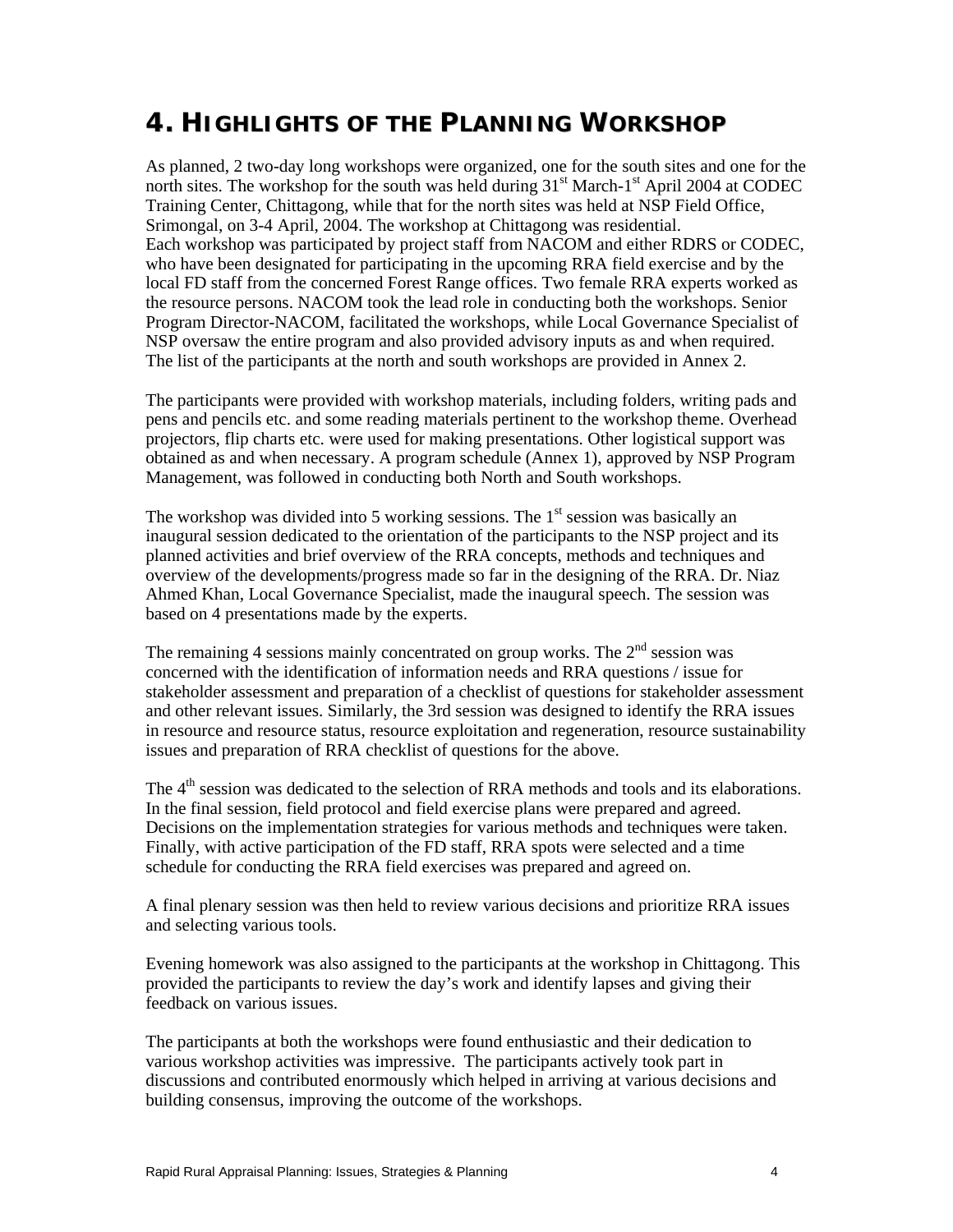# **5. OUTCOME OF THE WORKSHOP**

 The workshop provided an opportunity to brainstorm, interact on various issues of the upcoming RRA exercise and arrive at many decisions on as to how the RRA field exercises will be organized and conducted. The decisions are described below:

# **5.1 Team Building**

The following criteria were followed in building the RRA field team:

- There will be separate RRA field teams, two team for the North and two teams for the South sites.
- The 2 teams designated for each region will work simultaneously in the field; preferably work in the same spot of the site but at different locations.
- Inclusion of people having biological and sociological background was ensured in forming each field team
- Representation from field partner NGO (either CODEC or RDRS), NACOM and Forest Department local staff was ensured in forming each team
- The proposed team make up for the north and south are as follows

| <b>Table 1: Team for the North sites</b>  |                 |                  |                            |  |  |  |  |  |
|-------------------------------------------|-----------------|------------------|----------------------------|--|--|--|--|--|
| Team 1                                    |                 | <b>Team 2</b>    |                            |  |  |  |  |  |
| <b>Duties/Organization</b><br><b>Name</b> |                 | <b>Name</b>      | <b>Duties/Organization</b> |  |  |  |  |  |
| Mr. Druba Kanta                           | Team Leader,    | Mr. Shiba Prasad | Team Leader,               |  |  |  |  |  |
| Kundu                                     | <b>NACOM</b>    | Kar              | <b>NACOM</b>               |  |  |  |  |  |
| Mr. Raihan                                | <b>RDRS</b>     | Mr. Md. Abdul    | <b>RDRS</b>                |  |  |  |  |  |
|                                           |                 | Jalil            |                            |  |  |  |  |  |
| Mrs. J. K.                                | Report Writing, | Mrs. Lutufun     | <b>RDRS</b>                |  |  |  |  |  |
| Shahana                                   | <b>NACOM</b>    | Nahar            |                            |  |  |  |  |  |
| Mr. Mukhlesur                             | FD.             | Mr. Golam        | FD                         |  |  |  |  |  |
| Rahman / Mr.                              |                 | Mostafa Dewan /  |                            |  |  |  |  |  |
| Delowar Hossain                           |                 | Mr. Aminur       |                            |  |  |  |  |  |
| Khan                                      |                 | Rashid           |                            |  |  |  |  |  |

## **5.2 Teams for RRA in North and South Sites**

| Table 2: Team for the South sites |                            |                       |                            |  |  |  |  |  |
|-----------------------------------|----------------------------|-----------------------|----------------------------|--|--|--|--|--|
| Team 1                            |                            | Team 2                |                            |  |  |  |  |  |
| <b>Name</b>                       | <b>Duties/Organization</b> | <b>Name</b>           | <b>Duties/Organization</b> |  |  |  |  |  |
| Mrs. Rasheda                      | Team Leader,               | Mrs. Helen            | Team Leader,               |  |  |  |  |  |
| Khanom                            | <b>CODEC</b>               | Rahman                | <b>NACOM</b>               |  |  |  |  |  |
| Mr. Safiqur                       | Report Writing,            | Mr. Mahbubur          | Report Writing,            |  |  |  |  |  |
| Rahman                            | <b>NACOM</b>               | Rahman                | <b>NACOM</b>               |  |  |  |  |  |
| Mr. Nazmul Abedin                 | <b>CODEC</b>               | Mr. Hanif Khan        | <b>CODEC</b>               |  |  |  |  |  |
| Mr. Moazzem                       | FD                         | Mr. Mominul           | FD                         |  |  |  |  |  |
| Hossain / any other.              |                            | Hoque $\prime$ or any |                            |  |  |  |  |  |
|                                   |                            | other                 |                            |  |  |  |  |  |

**Substitutions:** Mr. Kazi Saifuzzaman ---- CODEC

*\* Dr. Niaz Ahmed Khan and Dr. A. R. Mollah will be with the field teams for at least 2-3 days both in the North and South.*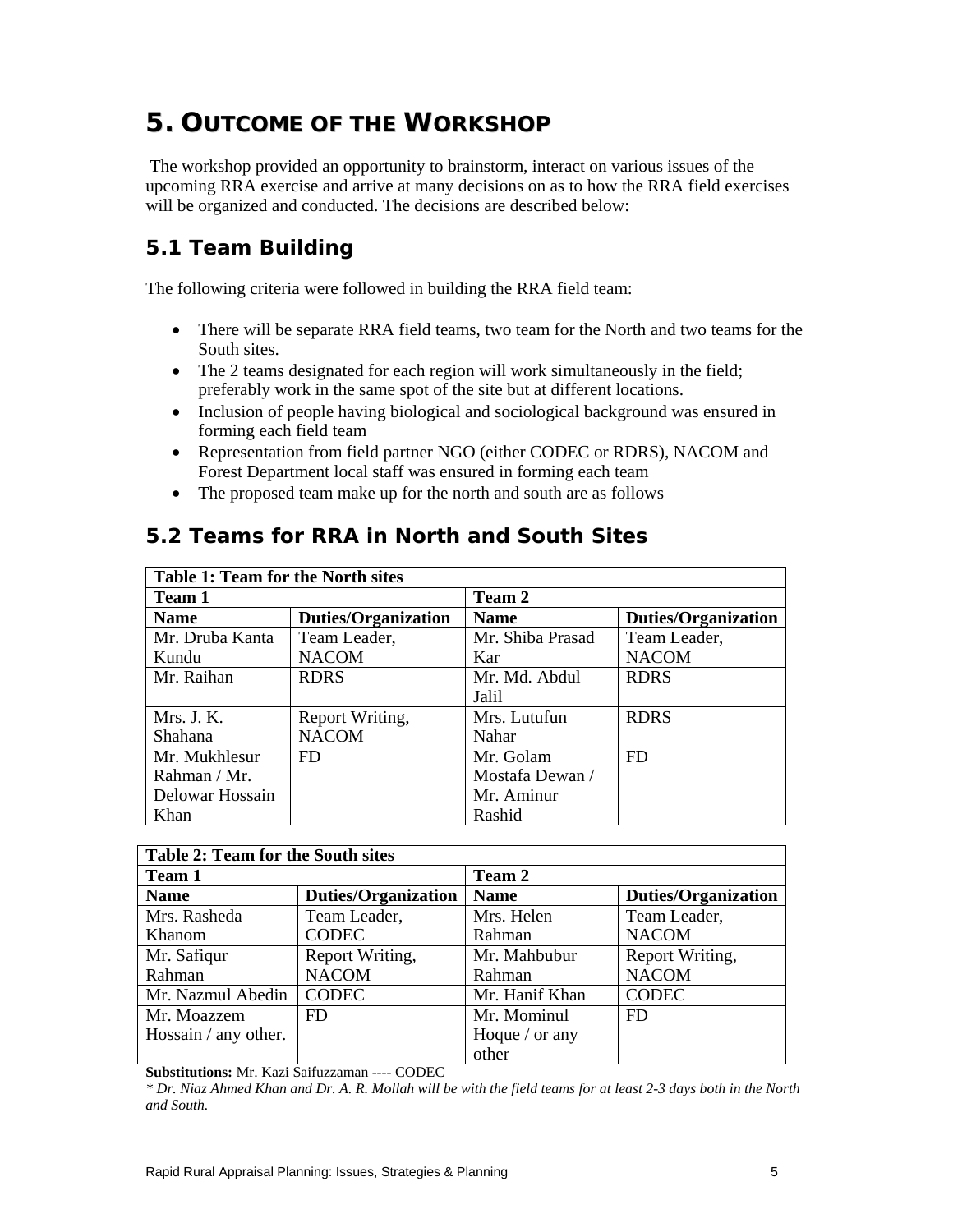# **5.3 Selection of RRA Spots**

RRA will be conducted at a number of settlements/villages, hence called spots, preferably 4- 5, in each PA site.

Information provided by the FD local level officials and staff and field implementing NGO were used for the selection of RRA spots. The selection was based on the following criteria:

- Both inside and outside settlements were considered
- Both worst and less troubled settlements were considered
- Cluster of villages were preferred, rather than a single village
- Spatial distribution of settlements/villages was given a priority

The name of the selected RRA spots for the North and South sites are given in Table 1 and Table 2, respectively.

# **5.4 Duration and Time schedule for the Planned RRA Sessions: Field Protocol**

In the south, RRA field sessions will be conducted for a period of four days in each site, i.e. 4 days in Chunati and 4 days in Teknaf. Similarly, in the North, 4 days in Lawachara and 3 days in Rema-Kalenga and 3 days in Satchari.

The proposed time schedule for RRA field sessions at different selected spots of different pilot PA sites are given in Tables 1 and 2.

# **5.5 Holding of Orientation Workshops**

It was felt at the workshop, it would be very helpful if a further one-day orientation workshop could be organized for the RRA team members. The purpose would be to give the team instructions in using various tools. The workshops could be held at CODEC Training Center for the South and for the north this could be organized at the Tea Research Institute, Srimongal. The RRA team members including people from FD will participate in the training workshop. NACOM will lead the workshop.

# **5.6 Transportation**

A full time vehicle, preferably a microbus, will be used in the field during the RRA field sessions for the transportation of the RRA team members and logistics. This will ease the fieldwork and save time and facilitate wide area coverage.

# **5.7 Accommodation/Base/Night Stay**

It was felt that during field sessions the teams needs to be based at convenient places, preferably nearby the PA sites, so that it will save time, facilitate after field work team interaction, and holding FGD and key informant interviews.

It was also felt that it will be helpful if they team could stay at the Guest House/ or other accommodation facilities of the FD. With consultation with the local FD staff, the following accommodation arrangements are proposed: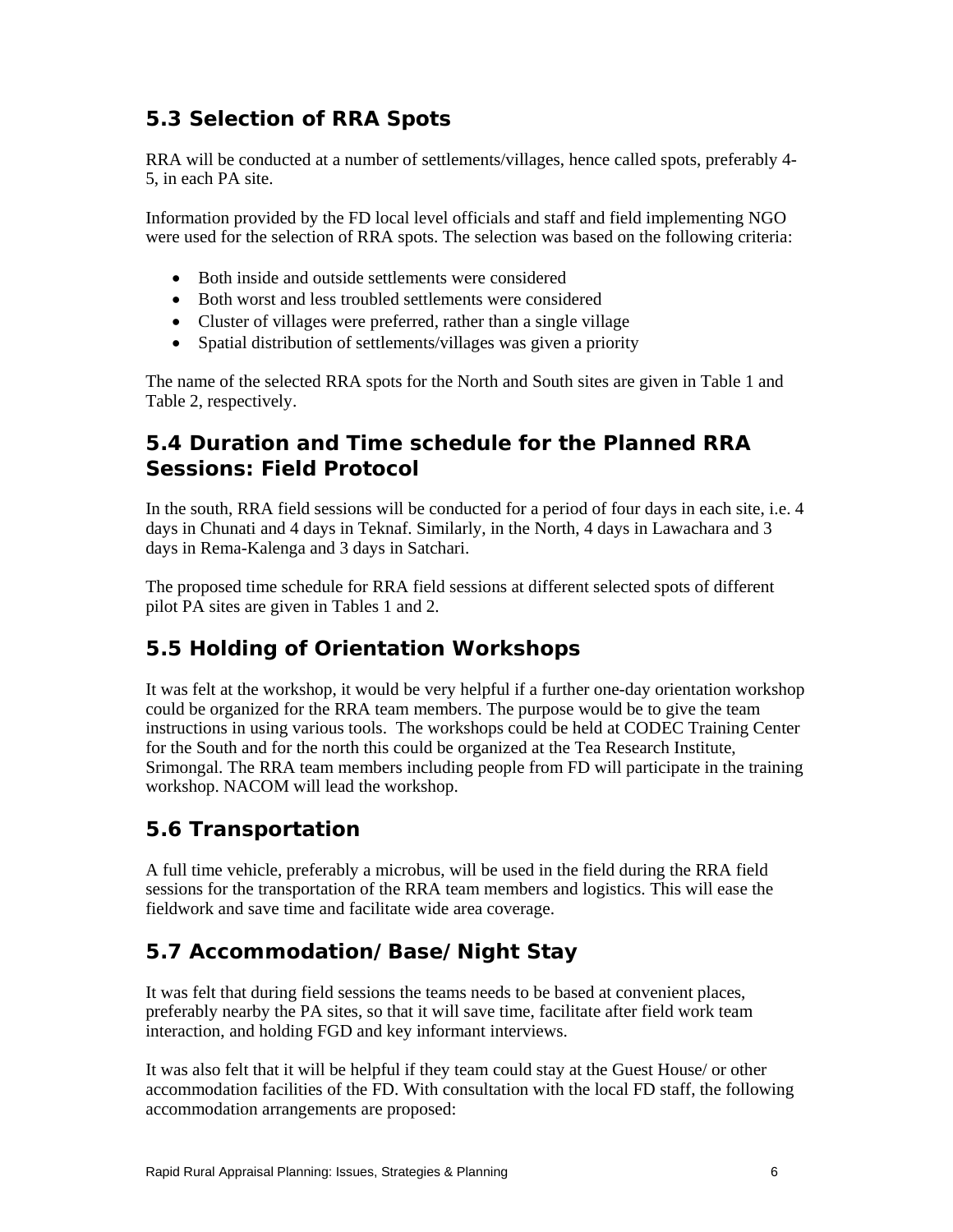Time Schedule for RRA in North and South sites:

| <b>Proposed</b>          | <b>Site-Lawachara National Park: Name of</b>                             | <b>Remarks</b>                                           |                                                                        |  |  |  |
|--------------------------|--------------------------------------------------------------------------|----------------------------------------------------------|------------------------------------------------------------------------|--|--|--|
| <b>Date</b>              | spots (villages)                                                         |                                                          |                                                                        |  |  |  |
| 08/05/2004               | Orientation and briefing.                                                |                                                          | Team<br>arrives<br>the day<br>before.                                  |  |  |  |
| 09/05/2004               | Magurchara<br>Pungi<br>and<br>Lauachara Punji                            | Villages inside of<br>PA.                                | Team<br>travels<br>from<br>Srimongal                                   |  |  |  |
| 10/05/2004               | Bagmara and Badeobhita<br>village.                                       | Villages<br>outside<br>of PA.                            |                                                                        |  |  |  |
| 11/05/2004               | Dolubari and Tilpara tribal<br>villages.                                 | outside<br>Villages<br>of PA.                            |                                                                        |  |  |  |
| 12/05/2004               | Baligaon<br>Noagaon<br>and<br>villages.                                  | Villages<br>outside<br>of PA.                            | Leave<br>Lawachara<br>at<br>evening.                                   |  |  |  |
|                          | <b>Site-Satchari Reserved Forest: Name of spots</b><br>(villages)        |                                                          |                                                                        |  |  |  |
| 13/05/2004               | Amtoli(Chunarughat<br>bridge)                                            | Village outside of<br>PA.                                | Away from the forest;<br>One team stay at<br>Satchari.                 |  |  |  |
| 14/05/2004               | Deorgacha village                                                        | Village outside of<br>PA.                                |                                                                        |  |  |  |
| 15/05/2004               | Teliapara and Chaklapungi<br>Forest villages                             | Villages inside of<br>PA.                                |                                                                        |  |  |  |
|                          | Site-Rema-Kalenga Wildlife Sanctuary<br><b>Name of Survey villages</b>   |                                                          |                                                                        |  |  |  |
| 16/05/2004               | Rema and Basulla Forest<br>villages                                      | Villages inside of<br>PA.                                | Very remote area. Needs<br>to carry dry food; Travel<br>from Srimongal |  |  |  |
| 17/05/2004               | Himalaypara,<br>Kalenga and Jalilpur<br>village                          | Villages<br>outside<br>of PA.                            | Same as above;<br>Gather Team Reports.                                 |  |  |  |
| 18/05/2004               | Krishnachara village.<br>Jamburachara village                            | Village inside of<br>PA<br>Villages<br>outside<br>of PA. | Work done, head for<br>Dhaka.                                          |  |  |  |
|                          | Huglichara village.                                                      |                                                          |                                                                        |  |  |  |
| 25/05/2004<br>27/05/2004 | <b>Submission of Inception Report</b><br><b>Discussions and Feedback</b> |                                                          | Synthesis, Dr. Rob<br>RRA Team, IRG, FD                                |  |  |  |
| 07/06/2004               | <b>Submission of Final Report</b>                                        |                                                          | AR Mollah-NACOM,                                                       |  |  |  |
|                          |                                                                          |                                                          | distribute report to                                                   |  |  |  |
|                          |                                                                          |                                                          | DFO's of respective                                                    |  |  |  |
|                          |                                                                          |                                                          | sites, Head office, IRG,                                               |  |  |  |
|                          |                                                                          |                                                          | USAID.                                                                 |  |  |  |

**Table 3. List of selected RRA spots in the North sites and survey time schedule**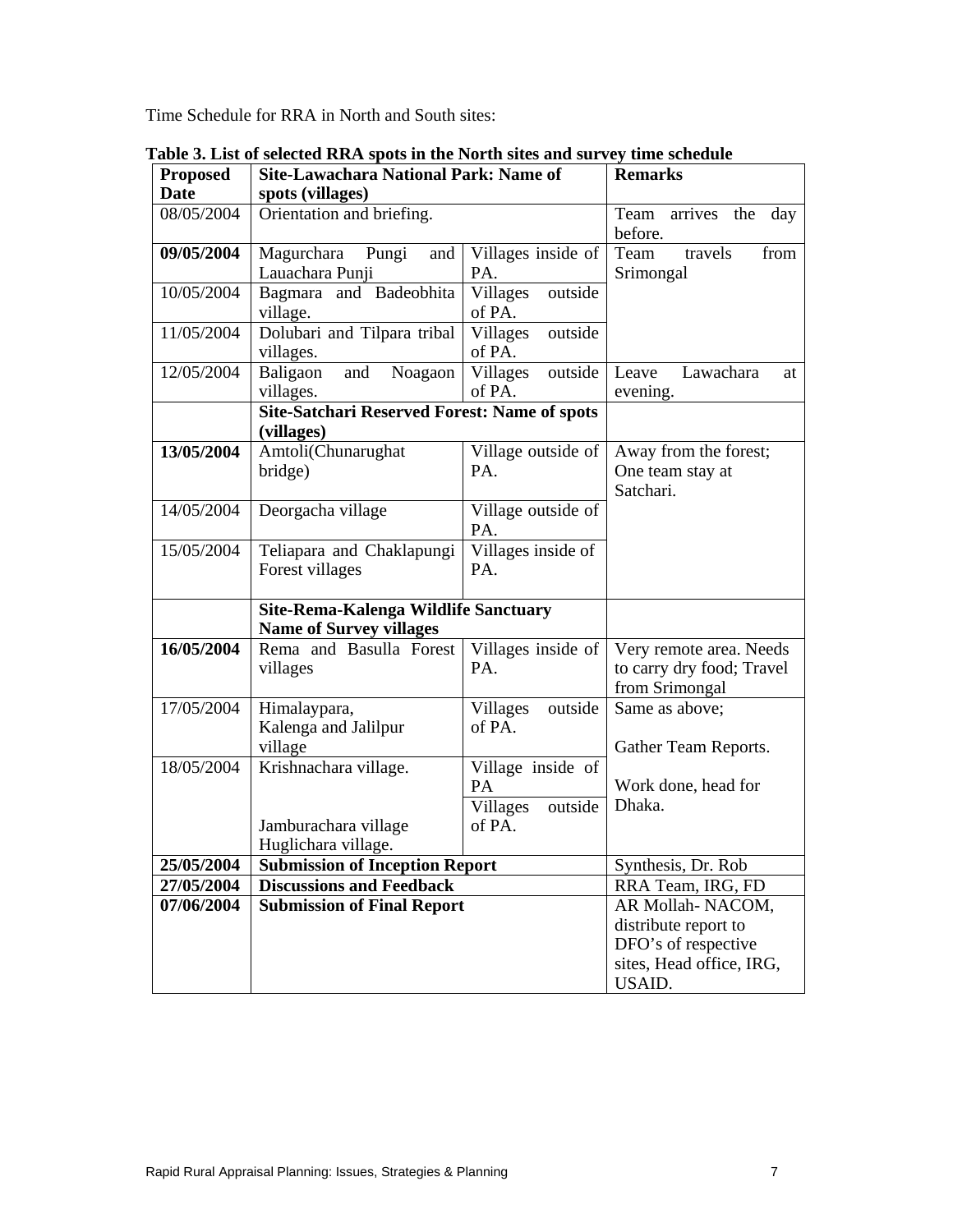| <b>Proposed</b> | <b>Site: Teknaf Game Reserve</b>                                                                    | <b>Remarks</b>                                                                                       |
|-----------------|-----------------------------------------------------------------------------------------------------|------------------------------------------------------------------------------------------------------|
| Date            | Name of spots (villages)                                                                            |                                                                                                      |
| 11/05/2004      | Orientation and briefing at Cox's Bazar                                                             | arrives<br>Team<br>the<br>day<br>before.                                                             |
| 12/05/2004      | Saplapur and adjacent villages                                                                      | Team stay at Teknaf and<br>Inani FD Rest House                                                       |
| 13/05/2004      | Jahazpura and adjacent villages                                                                     |                                                                                                      |
| 14/05/2004      | Adjacent villages nearby Hnila range office                                                         |                                                                                                      |
| 15/05/2004      | Raikhong and adjacent villages                                                                      |                                                                                                      |
|                 | <b>Site: Chunati Wildlife Sanctuary</b><br>Name of spots (villages)                                 | Night stay at Chunati/or<br>Dulahazra.                                                               |
| 16/05/2004      | FGD at Chunati and travel to teknaf                                                                 | Gather Team Reports.                                                                                 |
| 17/05/2004      | Aziznagar and adjacent villages – one team<br>Bonpukur and adjacent villages --one team             | Work done, head for                                                                                  |
| 18/05/2004      | Puichari and adjacent villages -team<br>Adjacent villages near Chambol beat                         | Dhaka.                                                                                               |
| 19/05/2004      | FGD at Chunati range office.                                                                        |                                                                                                      |
| 25/05/2004      | <b>Submission of Inception Report</b>                                                               | Synthesis, Dr. Rob                                                                                   |
| 27/05/2004      | <b>Discussions and Feedback</b>                                                                     | RRA Team, IRG, FD                                                                                    |
| 07/06/2004      | <b>Submission of Final Report</b><br>$\overline{u}$ pro $\overline{c}$<br>$\mathbf{r}$ $\mathbf{r}$ | A.R. Mollah-NACOM,<br>distribute report to DFO's of<br>respective sites, Head office,<br>IRG, USAID. |

**Table 4. List of selected RRA spots in the South sites and survey time schedule** 

*Note: The RRA spots may be changed after consultation with DFO, Cox's Bazar* 

### **Table 5: Site wise Accommodation for Facilitators**

| <b>Name of PA sites</b> | <b>Proposed accommodation</b>                           |
|-------------------------|---------------------------------------------------------|
| Chunati                 | Chunati range forest office/Dulahazra                   |
| Teknaf                  | Teknaf /Inani FD Guest House                            |
| Lawachara               | Srimongal RDRS office/Lawachara FD Guest House          |
| Satchari                | Satchari range office accommodation /alternatively will |
|                         | work from Srimongal RDRS office                         |
| Rema-Kalenga            | Srimongal RDRS office/Lawachara FD Guest House          |

## **5.8 Communication Needs with Local FD Staff**

The participation of the local FD staff in the RRA process would be vital as this will help to generate quality data, give a feeling of partnership and learn how to collect various data methodically.

It became apparent that the local FD people should be informed about the programs before hand so that they can schedule their routine activities accordingly. It also became apparent that they will be needing a formal office order from Head Office /relevant DFO regarding their participation in the process as well as for arranging accommodation for the RRA team and providing other logistic support. Therefore, NSP Management unit at the FD needs to issue an office order asking the concerned local staff regarding the matter. Project Management unit at FD needs kindly to do the following: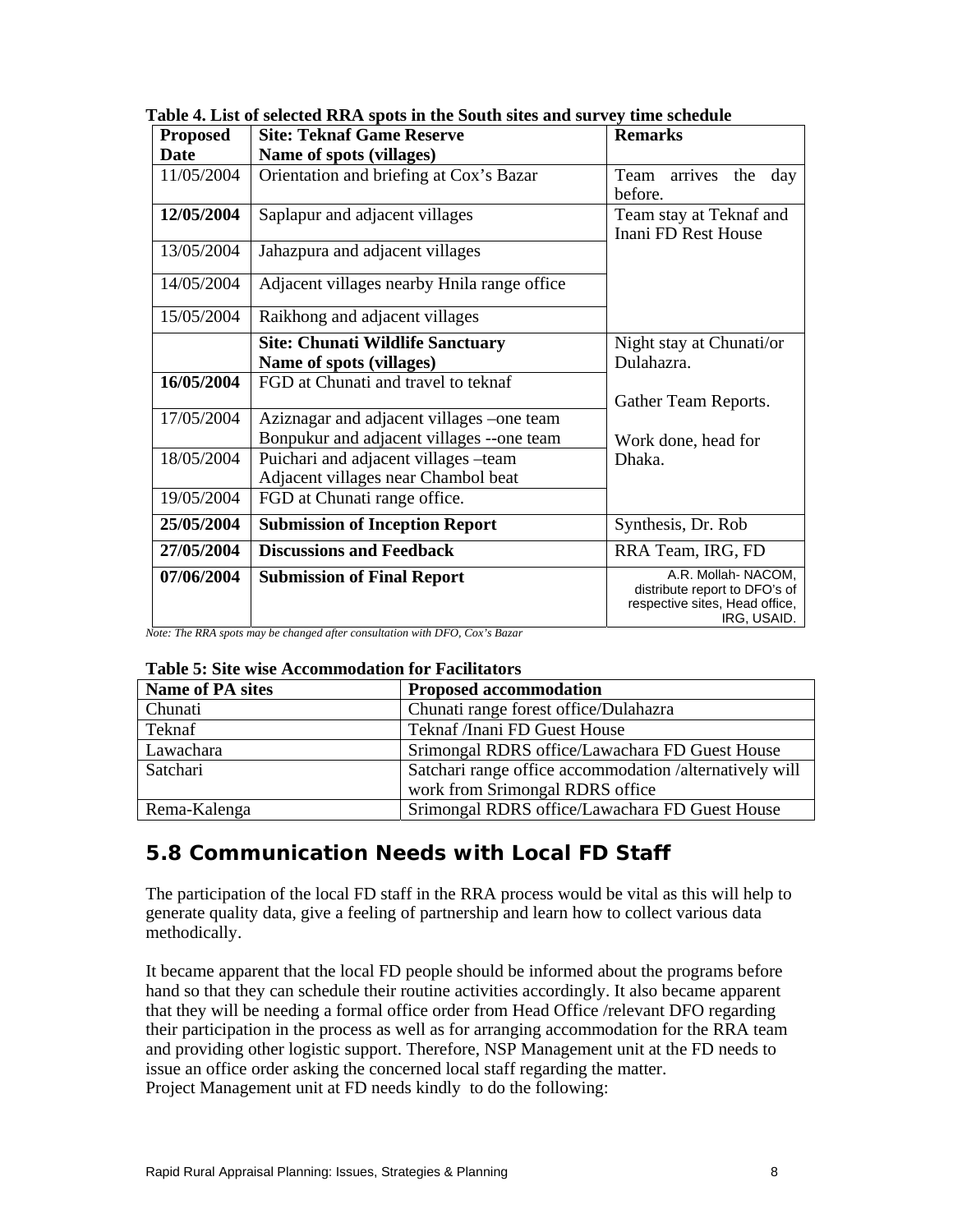- To notify the concerned FD local staff those who will take part in the RRA exercises as per the proposed schedule
- to serve a letter stating the uses of FD offices and accommodation facilities by the RRA team

## **5.9 Logistics and Materials**

The following logistics will be required for the RRA field exercises:

- At least four GPS machine, 2 in the north and 2 in the south
- Adequate stationeries, brown papers, flip charts etc,
- Sufficient no. of semi-structured questionnaires and other formats

NACOM will carry all the relevant questionnaires, and other materials for field use.

## **5.10 Use of Local Guides**

It was felt necessary to use the local Field Guides/ Local Assistant, 1 for each RRA team, They will take the team to different HHs, make contact with key informant, help to invite people to FGD.

## **5.11 Setting RRA Question**

The presentation made at the NSP retreat workshop was provided to the participant as a basis for discussions for setting various RRA questions. Wherever required, secondary data reports were also consulted before deciding on a particular issue/questions. Initially, preliminary lists of issues/questions were prepared and then a prioritized list was made after further consultation among the participants. The RRA issues/questions are set according to broad information category.

### *5.11.1 Stakeholder Assessment*

- Identification of settlements having stake with forest (necessary for boundary delineation)
- Identification of institutions/organizations having stake with the forest
- Settlement wise approximate distribution of key resource user's groups
- Type and category of key resource users (stakeholders)
- Description of activities of identified stakeholder groups
- Assessment of impact of their activities on the PA
- Assessment of their importance and influence
- Assessment of risks
- Describing the linkages among the stakeholders
- External influence likely to affect project implementation

### *5.11.2 SH Demographic Profile*

- Settlement wise distribution no. of HHs
- HH occupation (primary and secondary)
- Trend in changes in occupation in the locality
- Approximation of settlement wise distribution of identified stakeholder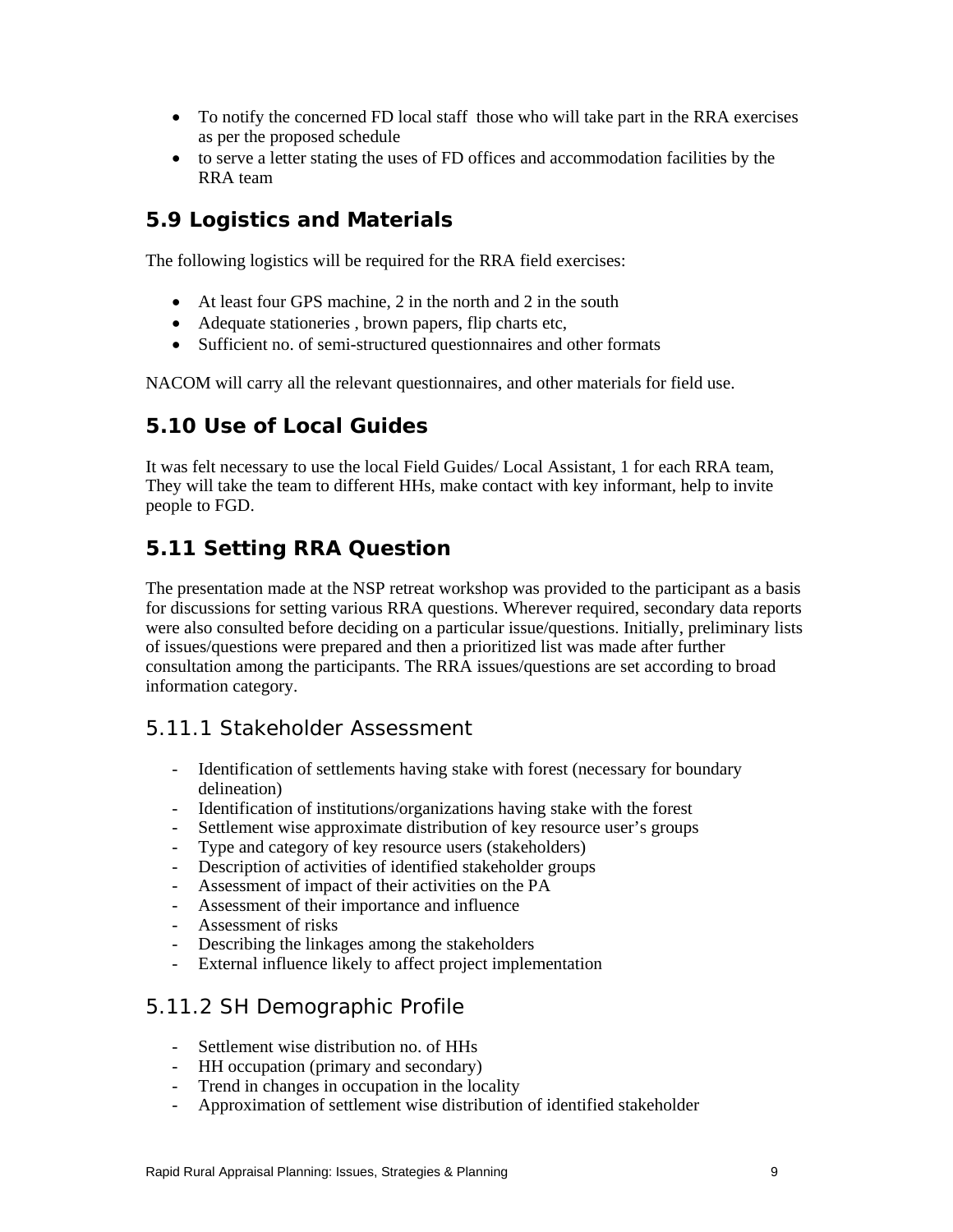# *5.11.3 SH Economic Activities/Livelihood Strategies and Human Capital Development*

- Primary and secondary income sources of HH
- Richness/poverty
- Unemployment and its seasonal trend
- Credit and alternate income generating opportunities
- Skill and skill development opportunities
- Seasonal workload of male and female

### *5.11.4 Gender Issues*

- General impression on living standard, education and health status etc.
- Participation in decision making (household and PA management)
- Women mobility in the area
- Access to IGA and credit etc

### *5.11.5 Behavioral*

- Initial response of the local people and FD staff towards the project
- Sources of conflict and conflict resolution

### *5.11.6 Local Level Awareness*

- Awareness and perceptions about resource degradation and conservation
- Willingness for resource conservation
- Awareness about the existence of nearby park/game reserve and reserved forest
- Knowledge about forest and wildlife preservation acts

### *5.11.7 Resources/resource status*

- Trend in changes in major resource bases
- Endangered/extinct plant and animals
- Causes for the decline in different resources

### *5.11.8 Resource exploitation*

Major forest resources collected, including NTFPs:

- Reasons and extent of exploitation of different forest resources
- Dependency on the forest/forest products
- Seasonal trend in resource exploitation
- Future risks involved the present rate of exploitation
- Medicinal plant uses and reason for not using these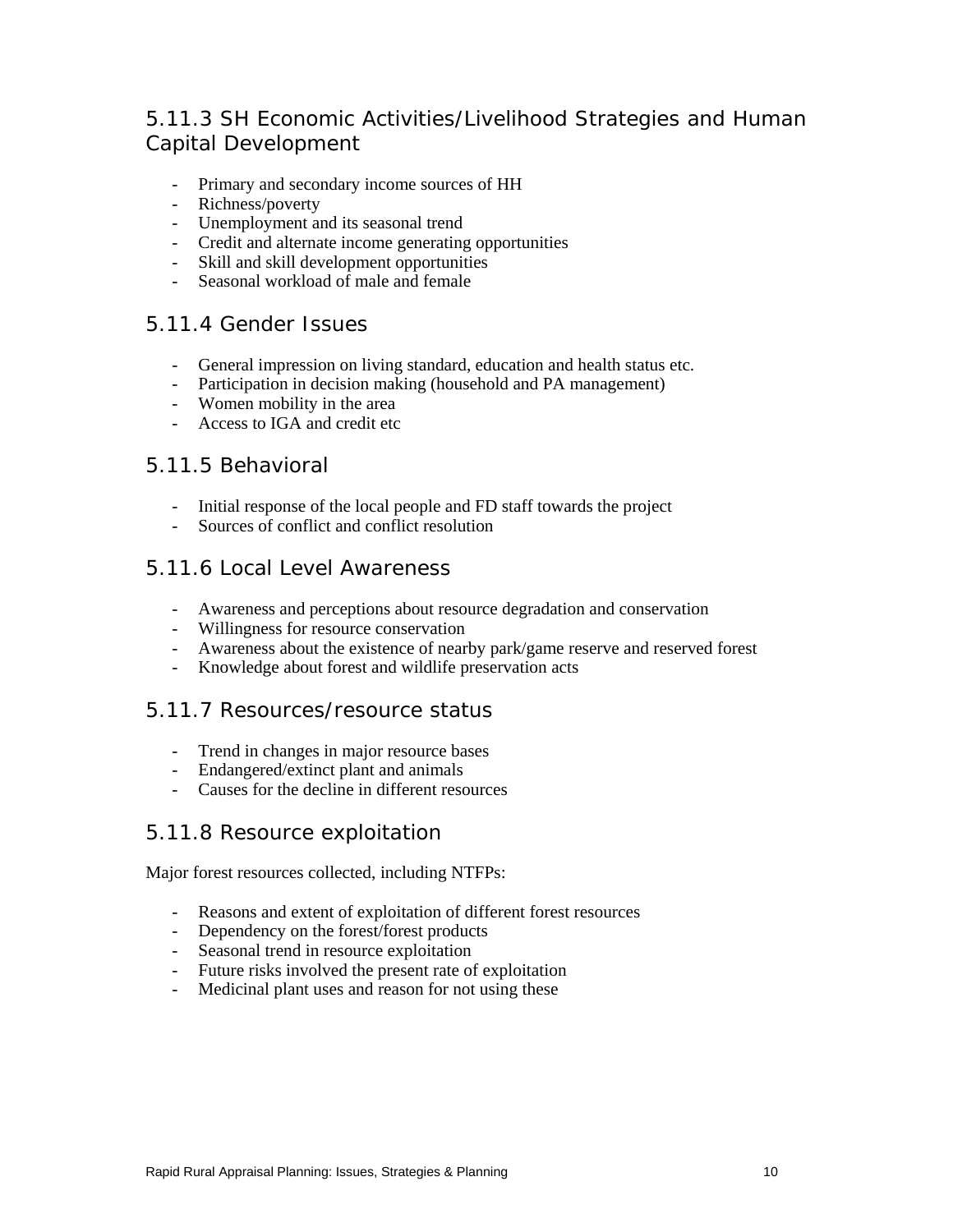### *5.11.9 Resource regeneration practices*

- Plantation status in the locality
- Problem with natural regeneration in the forest
- Plant nursery
- General land use pattern in the buffer zone
	- $\triangleright$  Major agricultural crop
	- $\triangleright$  Seasonal pattern in agriculture
- General condition of homestead forest

### *5.11.10 Legal aspects*

- De-facto versus de-jure status of land tenure (not sure what this phrase is telling the survey team)
- Access to the forest by local people (Again, access is discussed elsewhere. Is there a legal issue here?)
- Forest villagers and land use agreement (What is being asked? Whether such agreements already exist in the area?)
- Conflict and negotiation with FD staff
- Land encroachment/recovery
- Law enforcement mechanisms in the PA
- Illegal tree felling and forest cases

### *5.11.11 Power structure*

- Local influential and their role, local hierarchy
- Nature and sources of power and their domain of influence
- Conflict and conflict resolution
- Social cohesion and adhesion

### *5.11.12 Others*

- Access to areas and settlements
- NGO activities in the locality
- Challenges for conservation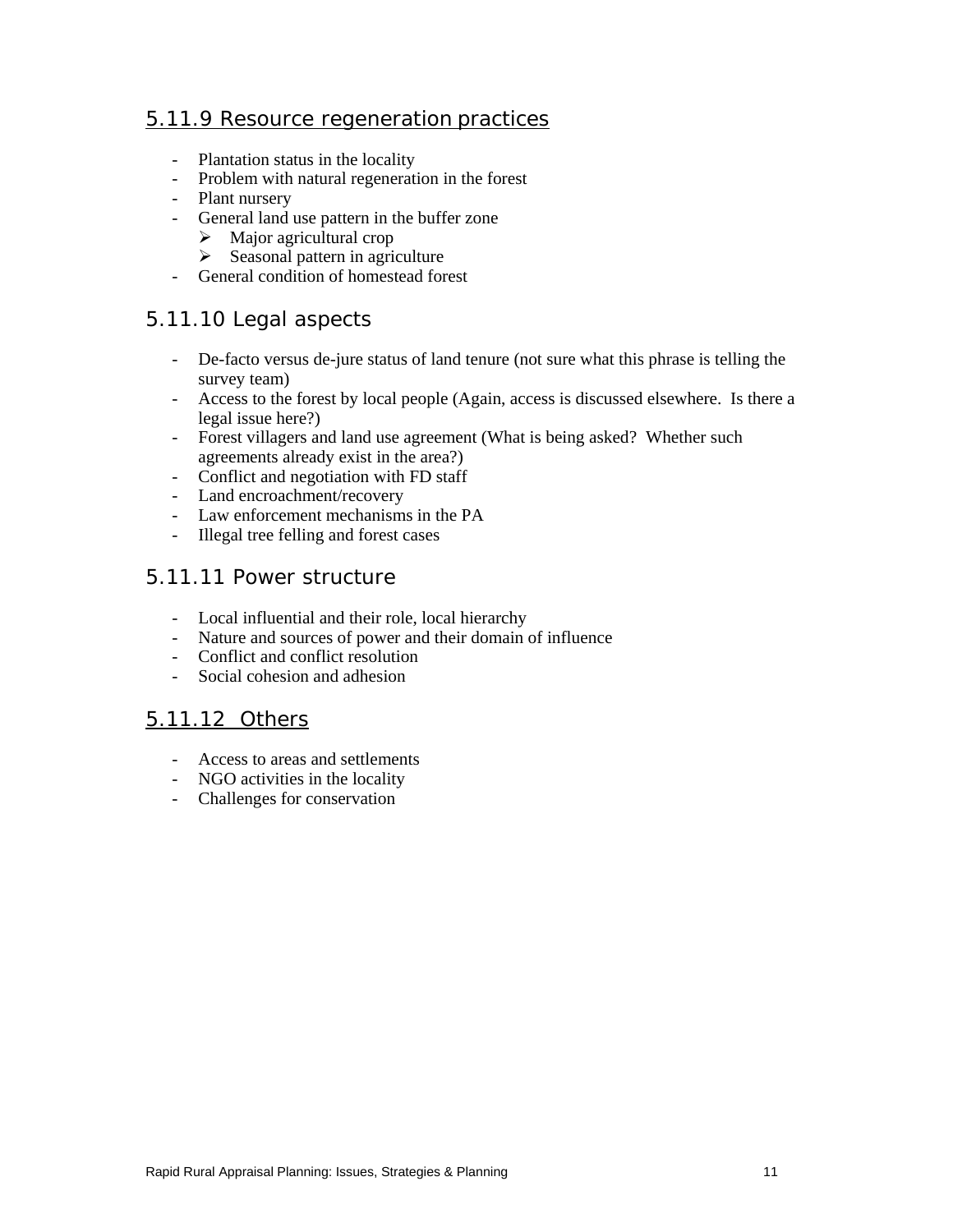# **6. APPROACH AND METHODOLOGY**

The following principles are set for the planned RRA exercise in the field:

- Wider participation between the project and local people in the process will not be encouraged at this stage of the project
- The RRA team will control and lead the exercise and team's judgment will be valued
- Extensive informal talks will be preferred

### **6.1 Choice of RRA Tools**

The RRA will apply the following techniques and tools in the field:

- **Interviews** 
	- o Key informant interview
	- o HH interview
	- o Group interview
- Focus Group discussion
- Secondary data collection
- Sketch mapping
- Ranking and scoring
- Trend analysis
- Seasonal calendaring $<sup>1</sup>$ </sup>

## **6.2 Field Implementation Strategies**

### *6.2.1 Household (HH) interview*

- Individual/HH interviews will be conducted with randomly selected interviewee, typically visiting one household at each stop.
- A local guide will take the team to different HH
- Both male and female respondent will be considered. At least 20% female respondents would be ensured
- Typical HH interview will last for about  $1 \text{ hr} 1:30 \text{ hr}$
- Each team will conduct about 5-6 HH interviews /day
- each interviewee will be asked for about 10 HHs around him whom he knows
- The interviewee will not be as respondents to a questionnaire, but active participants in an unstructured/semi-structured interview. **A checklist of issues** will be used as a basis for questions, not necessarily addressing all questions in each interview and sometimes departing from basic questions to pursue interesting, unexpected or new information, relevant to the project and situation.
- A typical checklist of questions for HH interviews is given Annex 1.

 $\overline{a}$ 

 $<sup>1</sup>$  The selection of tools for collection of various categories of information is given in appendix-3.</sup>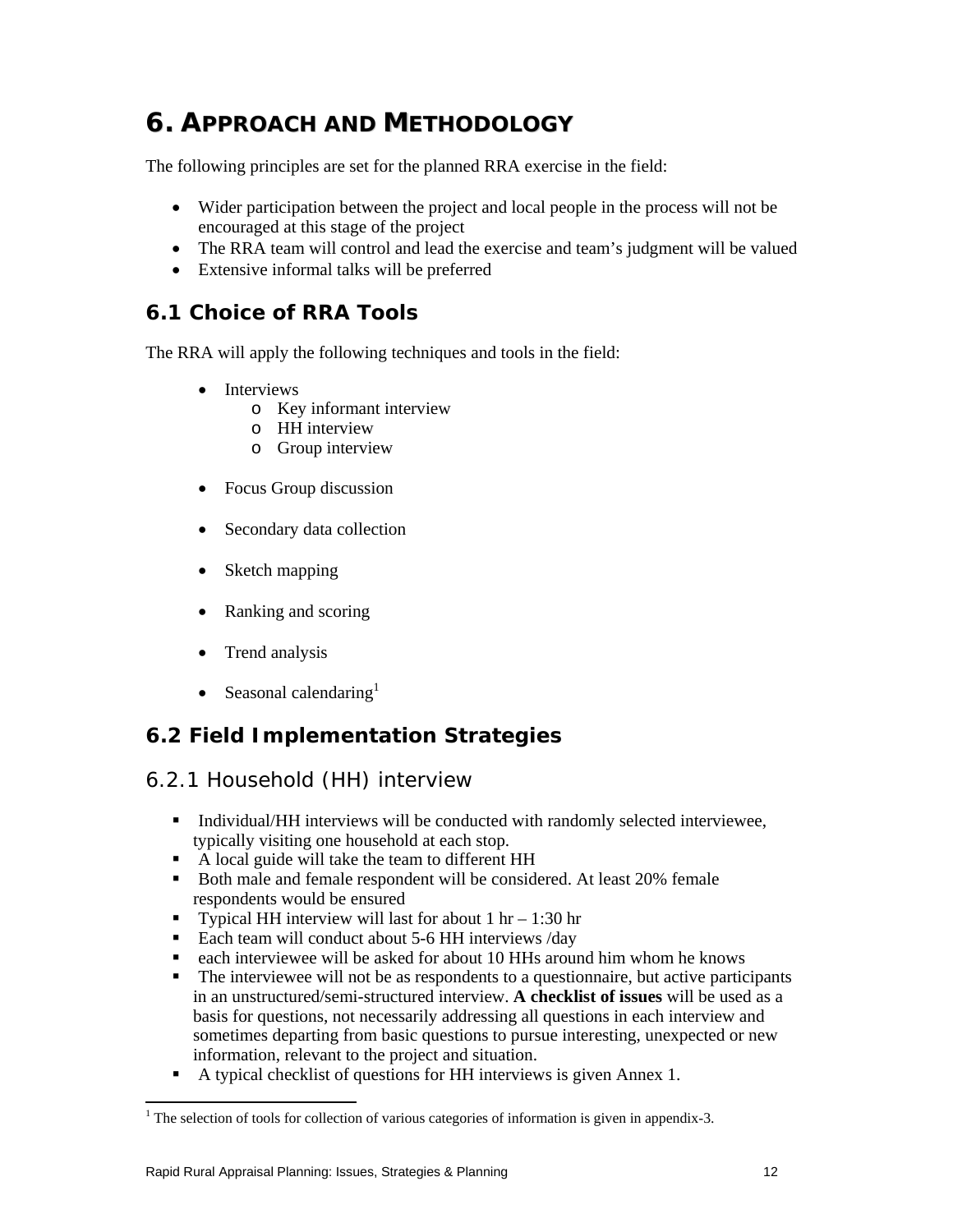# *6.2.2 Key informant (KI) interview*

The key informants are local people who have extensive knowledge on the local environment, situation and events. The purpose of this interview would be to utilize them in collecting information from them relevant to the project needs.

- Each field team will interview at least one key informant  $(KI)$  /day
- KI interview will be by prior appointment. A local guide will help in making appointment with the KI. This can be done by paying visit to Key informant HH or by inviting him to the team base
- The preliminary discussion with local FD staff, NSP field partner staff and interview of local people would give adequate clue for selecting KI. Preferably local schoolteachers, retired officials, local elites or local public representatives would be selected as the KI.
- A typical KI interview will last for about 1.5 hrs. The entire team will take part in the interview taking session
- As with HH interview, a similar checklist will be used for the purpose of KI interview.

### *6.2.3 Group interview*

- The purpose of the planned Group Interviews is to collect some information on the locality and local situation based on the consensus of the local people.
- Interviews will be conducted at places, preferably at local tea stalls, road junctions and other local community places, where local people gather spontaneously. No formal invitation to the local people will be made for participating at the group interview.
- Mapping, seasonalities, ranking and scoring exercises would be done in such group interviews.
- Typically a group interview will last for 1-1.5 hrs
- At least a group interview will be held /day
- This will unstructured interview and a checklist of issues will be used as a basis for questions

## *6.2.4 Focus Group Discussion*

Focus Group Discussions are carried out with different professional groups, resource user's groups, local public and government representatives with a view to collect information on specific areas. A limited number of FGD is planned during the RRA sessions in each site. The following decisions were taken in this regard.

- These will principally be conducted with forest managers (ACF, Rangers, Beat officers, forest guards), forest villagers, local UP chairmen and members, enlisted forest villagers. FGD may also be conducted with local timber and fuel wood traders, brickfield operators etc.
- The FGD are planned to hold at Forest Range /Beat Offices and /or at UP premises
- The FGD will be by appointment and by invitation and a local guide will be used to invite the people.
- Senior project personnel /or senior personnel from the partner NGO people/and or senior FD Official will be present in the FGD sessions. Again, these will be unstructured and semi-structured interviews.
- The timing of the FGD will be made while the team will be in the field.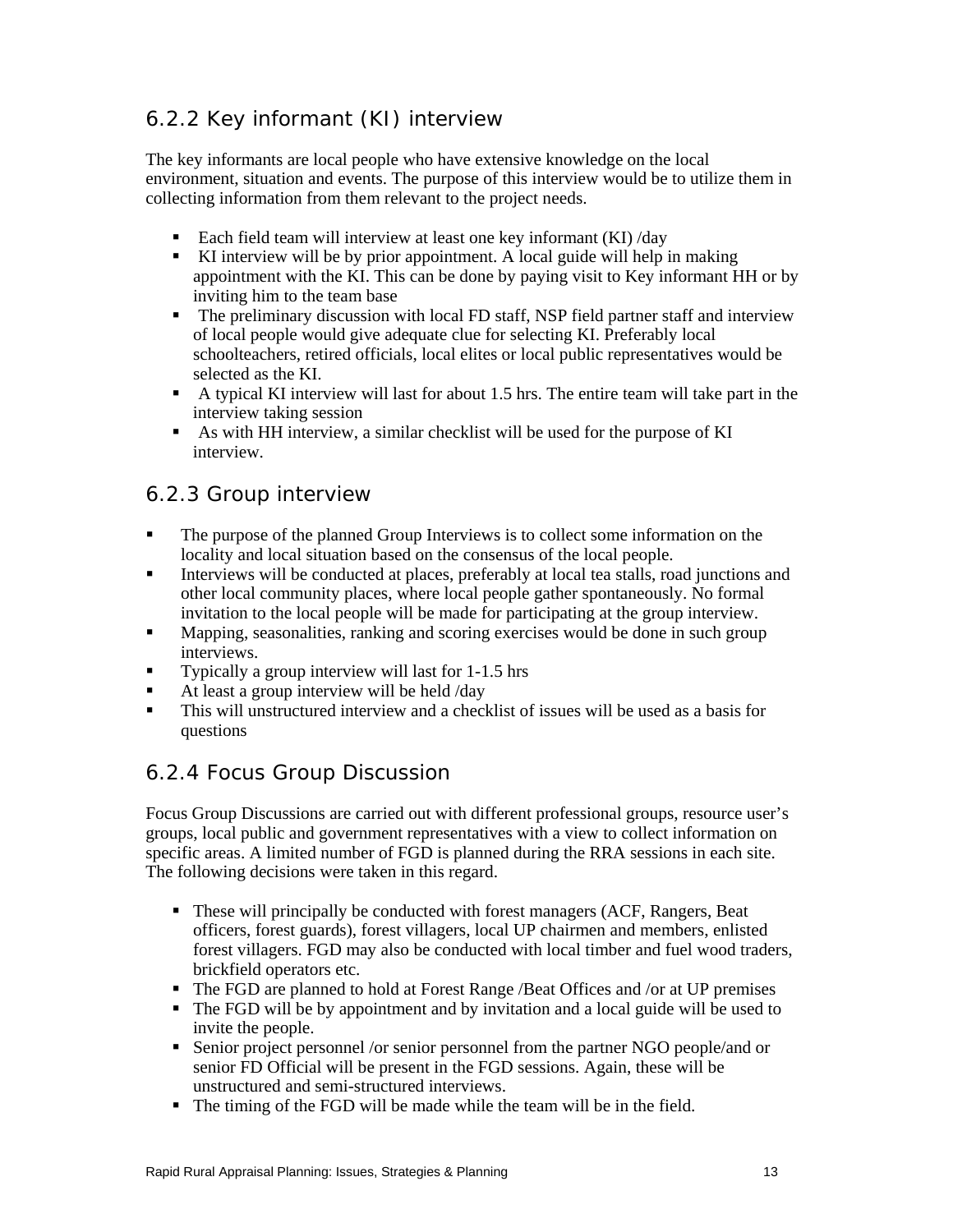## *6.2.5 Secondary Information Collection*

Secondary data collection exercise carried out earlier on the sites identified a serious gap in knowledge on demographic profile of the local people. However, some important demographic data would be available at the respective Union Parishad of each site. Such, information would of very useful in characterizing the local people and communities. This can be collected during RRA exercises in the respective areas.

## *6.2.6 Mapping*

Although, social and resource mapping will be a separate activity to be performed later during PRA sessions, a sketch map showing the relative location of settlements, important habitats, access roads to the settlements and important infra-structures, will be drawn, not necessarily by the villagers, but may be with their aids.

### *6.2.7 Ranking, scoring, time line, trend analysis, seasonal calendar etc.*

Would be done during individual and/or group interviews.

### *6.2.8 Seasonal calendar*

Seasonal calendar will explore the following seasonal trend in resource exploitation, unemployment, local hydrology, tree felling etc

## *6.2.8 Triangulation and filtering*

A single may be collected by several tools or from several sources. The team needs to crosscheck the results and accept the most logical one. The team members will have opportunity to use his own judgment in accepting an answer.

Team interaction: After return from the field, everyday the team will meet at their base and discuss about the problem they faced and anything more interesting noted, decide on changes in data collection techniques and take decisions on a consensus basis of the team members and experts.

# **6.3 Description of tools**

### *6.3.1 Seasonal calendaring*

Seasonal calendars are diagrams that focus seasonal issues and show how things change throughout a year. It is used for exploring the dynamics/changes in variables (physical, social and biological) by month or by seasons. In fact, it is anything that has a seasonal aspect to it, and varies throughout the year can be considered as a variable for a seasonal calendar.

In fact, it is often used to study the changes in the abundance/availability of resources, local constraints and opportunities, intensities of various activities, local climate etc.

An issue / a variable may be simply evaluated in terms of when it happens (simply a line along season or month will indicate that the particular thing happens in that particular time)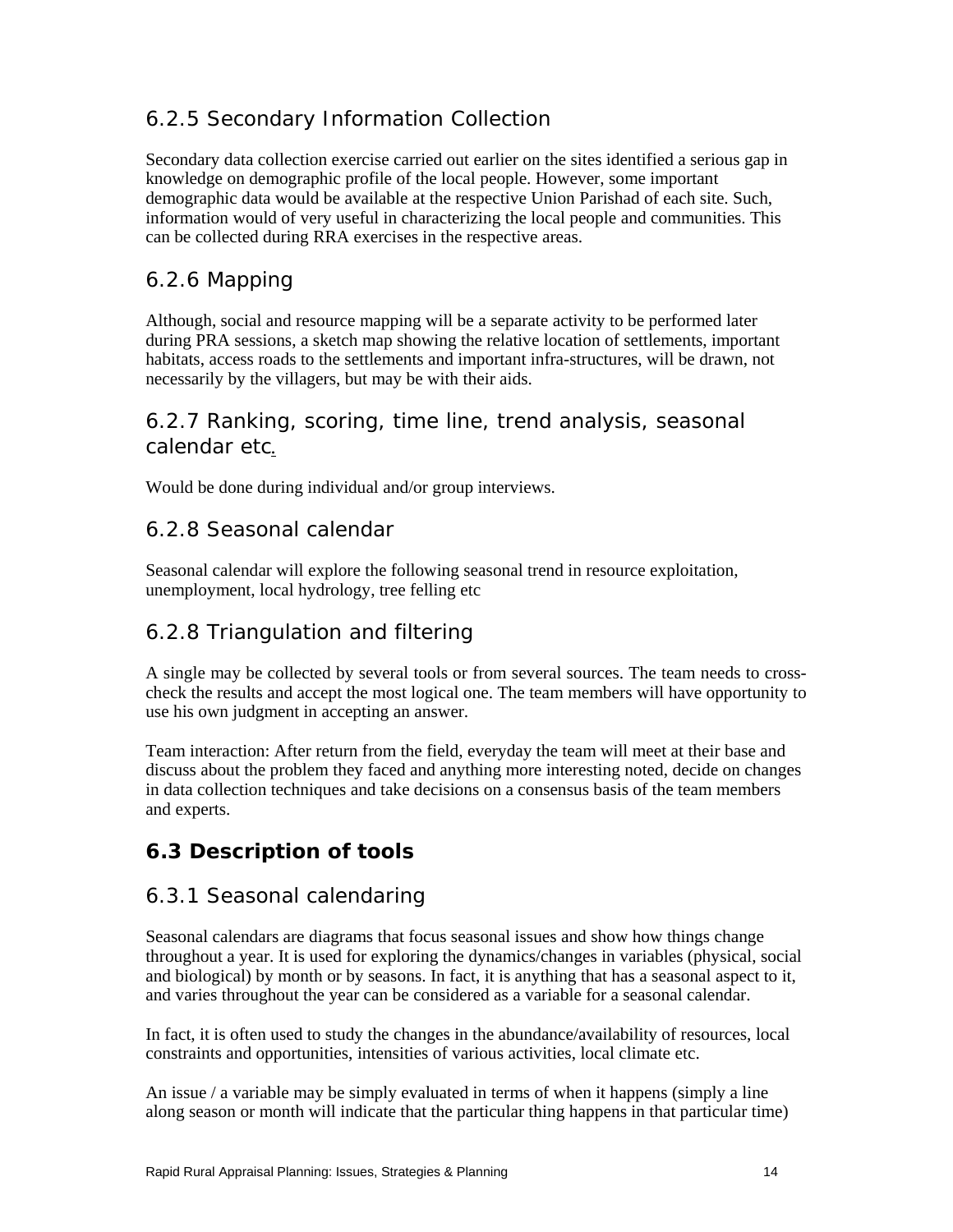or ranking dimension may be added to it which will show how much that particular variable /thing happens during a given month/season (for example, use of different numbers of dots in a given time indicate the extent of changes that have occurred during the particular period).

Issue to be covered under seasonal calendars in the present RRA exercises:

- Resource exploitation (e.g. timber, fuelwood collection etc.)
- **Unemployment**
- Workload of local people
- Fuelwood scarcity
- **Brickfield operation**

**Participants:** This exercise will be done during group interview and FGD

Steps to be followed in carrying out the exercise:

- Explain the participants what you intend to do and how
- Take a sheet of brown paper and place it on the ground so that most people can see it
- Decide on the time units (whether you want to show variation with months or seasons (we suggest that you take months). Start with any suitable month or season that the participants prefer
- **Draw the horizontal (row) and vertical lines (columns) on the paper**
- The horizontal axis of the calendar is the time axis, while the vertical axis of the calendar will include a number of selected variables (issues) (in our case, resource exploitation, unemployment etc.)
- $\blacksquare$  In order to indicate extent of changes with months we suggest you to use dots (10 dots for the highest score for a month in which the thing happens more and then use proportionately less number of dots to indicate its relative decrease in other months).
- Record everything properly

### *6.3.2 Trend Analysis*

It is a tool for understanding and analyzing the changes in different aspects related to villagers' life, environment, resources and of the forest. It is basically a comparison of a variable in its extent and intensities in defined time spaces. It helps in understanding the process of changes, determining the potential for improvement and designing the interventions.

Issues to be covered under trend analysis:

- Changes in the abundance forest resources (for example, large trees, any particular animals, birds etc.)
- Changes in activities ( for example, hunting, fuelwood collection, illegal tree felling, poverty, mobility of women, credit operation, homestead plantation, occupation (ask to name 3 important occupation for each timeline)

*Participants:* This exercise will be carried out during FGD and group interview

The following steps are to be followed:

Explain the people what you are going to do and how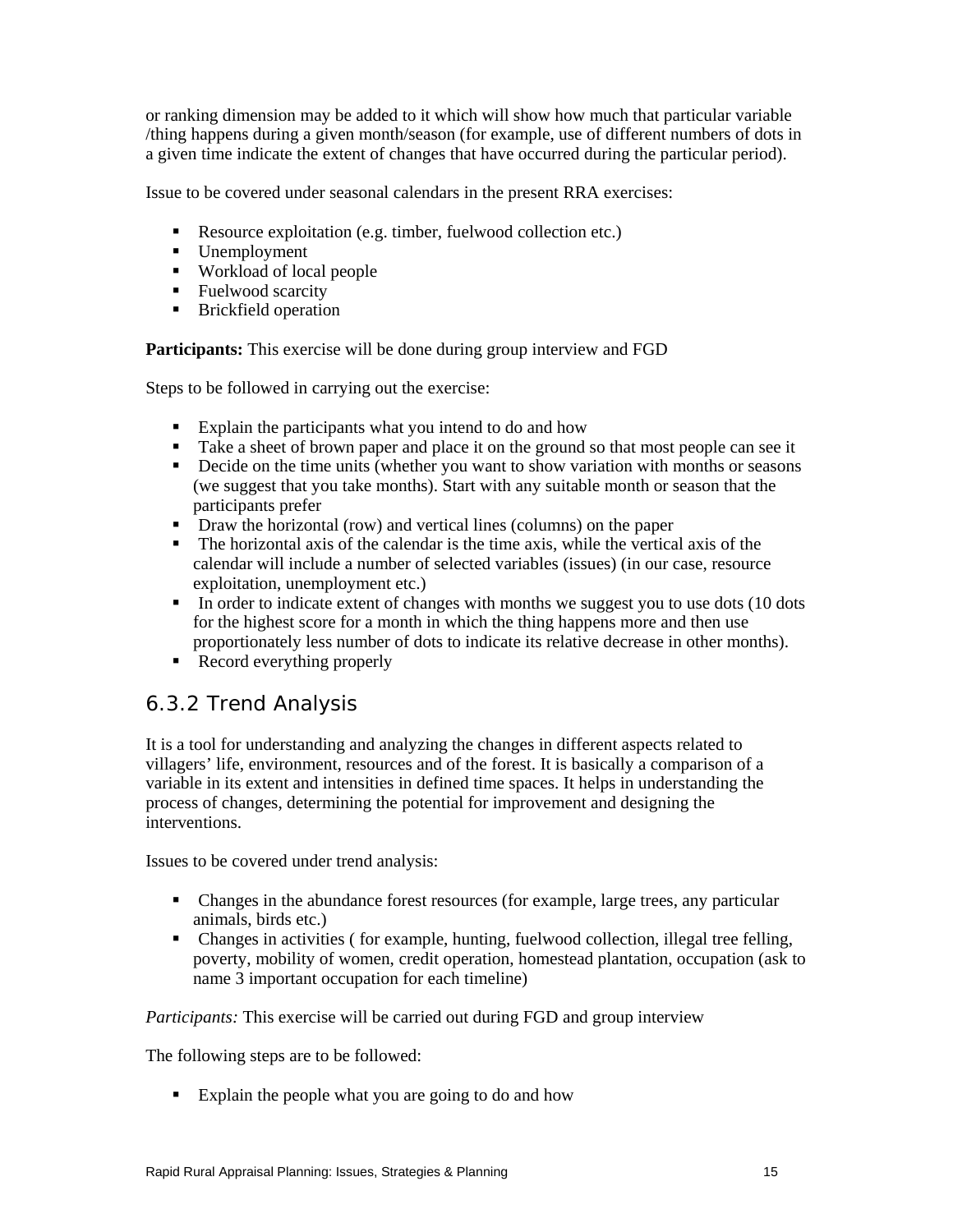- Decide timeline for comparisons (we suggest to know the status before liberation war, 15 years ago and present)
- Take a sheet of a brown paper and place it on the ground so that most people can see it
- Decide on the variables or items. Asking the participants to tell names of few resources that has increased or decreased with time is suggessted. Write names of the variable along the vertical axis and ask the people to compare it with the 3 timelines set
- Ask the participants to name few activities related to forest and compare its intensities
- Ask the participants to mention 3 important occupations of local people for each set timeline
- Also you may ask about the mobility of women, credit operation, homestead plantation etc. and record the same

# *6.3.3 Venn diagramming (Chapatti diagram)*

Venn diagrams are representations of social relationships and look at how a community is organized, both in terms of internal organization and its relationships with larger beyond its border.

Venn diagrams are used for identifying the main actors in the community and community activities and often reveal the non-conspicuous influences.

Issues to be covered under venn diagramming:

- Local influential people and their inter-linkages
- Local community organizations and clubs
- External influential persons and their domain of influences
- **Local NGO**
- Conflict and conflict resolution
- **Influences on the PA**

Steps to be followed:

- Explain what you want to do and how you do it
- Take a sheet of brown paper and place it on the ground so that most people can see it
- Draw a large circle on the sheet --- represent the local community
- Ask the participants to name local influential people and write their name within the circle and draw smaller circles around each name and the size of the circle would represents the relative level of their influence on the community
- Ask why a particular person is influential
- **Try to know how these people are interlinked**
- Also ask the participants who are external people who have influence on locality and through whom
- Similar exercises can be done on local clubs and organization, local NGOs, conflict and conflict resolution

### *6.3.4 Wealth Ranking*

Wealth ranking is a tool to determine relative wealth of each community member, including gender-based differences in wealth.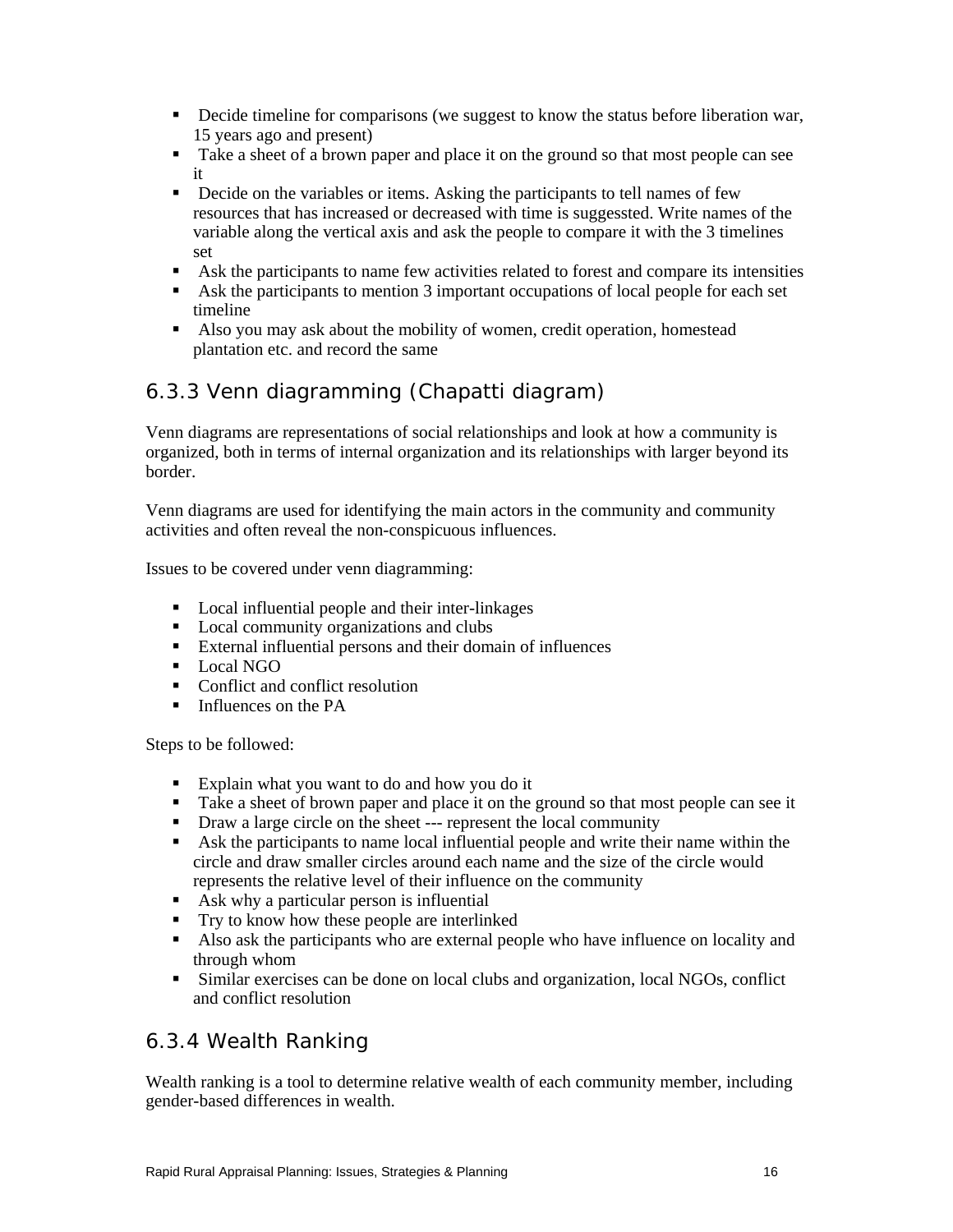Relative wealth ranking is used to analyze what proportion of the community members are rich and determine who they are, what proportion of the community members are poor and determine who they are. Wealth ranking reveals the community's criteria for poor and rich.

Issues to be covered:

• Poverty and richness

*Participants***:** Key informants, FGD and Group interview

### *Steps to follow:*

- Explain the participant what you are going to and how
- Take a sheet of brown paper and place it on the ground so that most people can see it
- Decide on the level of poverty and richness (for example, very poor, poor, middle class and rich)
- Take the poverty level along the vertical axis and take the proportions along horizontal axis
- Ask the people to tell the proportions of different groups and ask who are they (laborer, rickshaw puller, trader etc.) write it on a corresponding column.

### *6.3.5 Direct Observation*

Direct observation by the RRA team in the field is a very useful in generating certain type of information and is being increasingly used now-a-days. The team while walking through the project area, talking to people, discussing many things, the team can observe the resources, people's behavior and their activities, etc. It also helps in triangulation of collected information and also help in generating new questions for interview or discussions. We suggest that you observe on the following while you are in the field:

Issues to be covered

- Local resources
- Activities of local people
- Aptitude and behavior of local people
- Condition of women---mobility, health condition etc.
- Resource exploitation and exploitation practices

However, generation of information through observation requires certain degree of skills and an inquisitive mind. But, what important is to note everything relevant down when you have synthesized them in your mind.

# **6.4 Conducting RRA field exercises**

The field exercise of RRA involves a series of logical steps. The success of any RRA exercises largely depends on the adherence to the steps.

The flow of activities is shown in the following flow chart.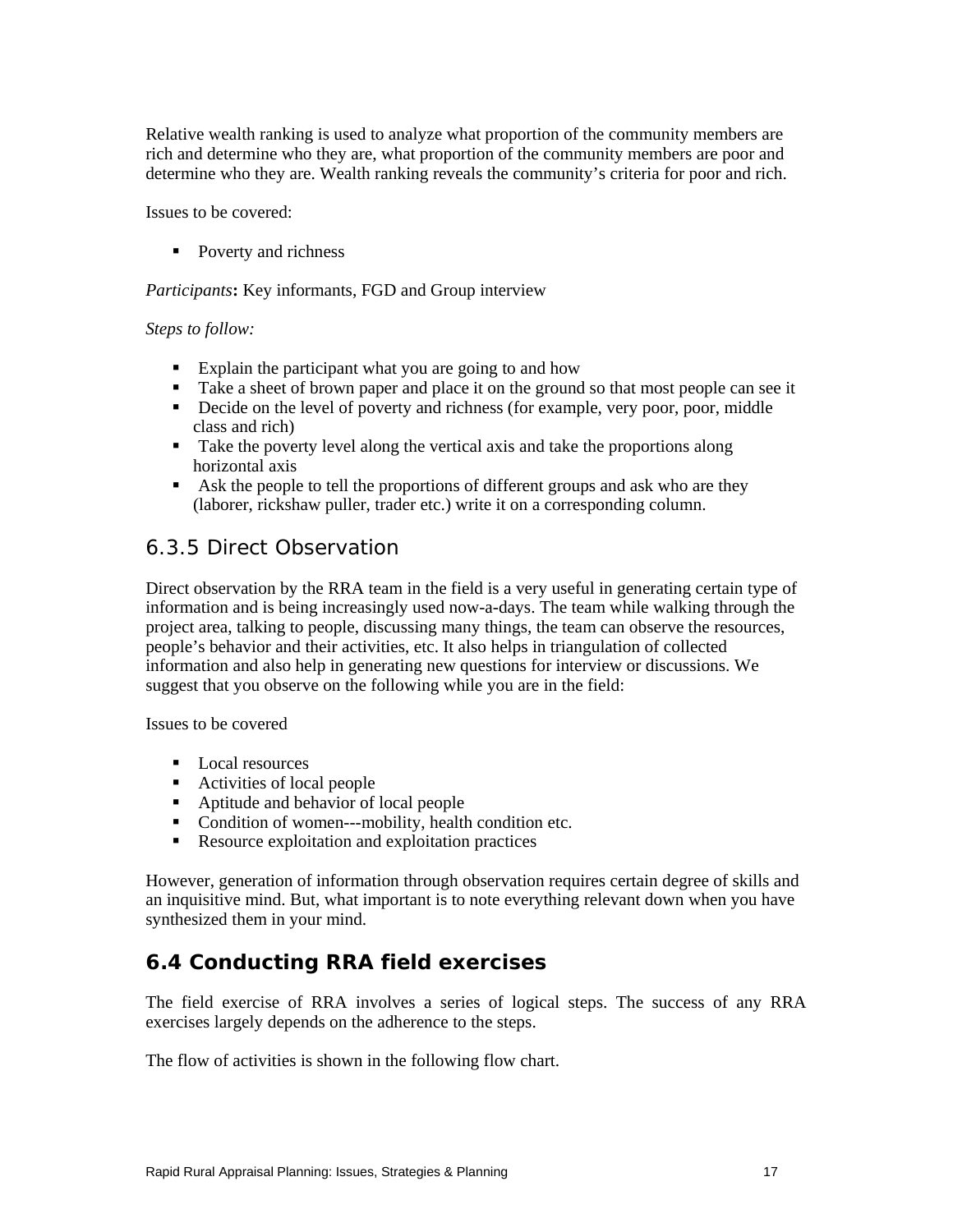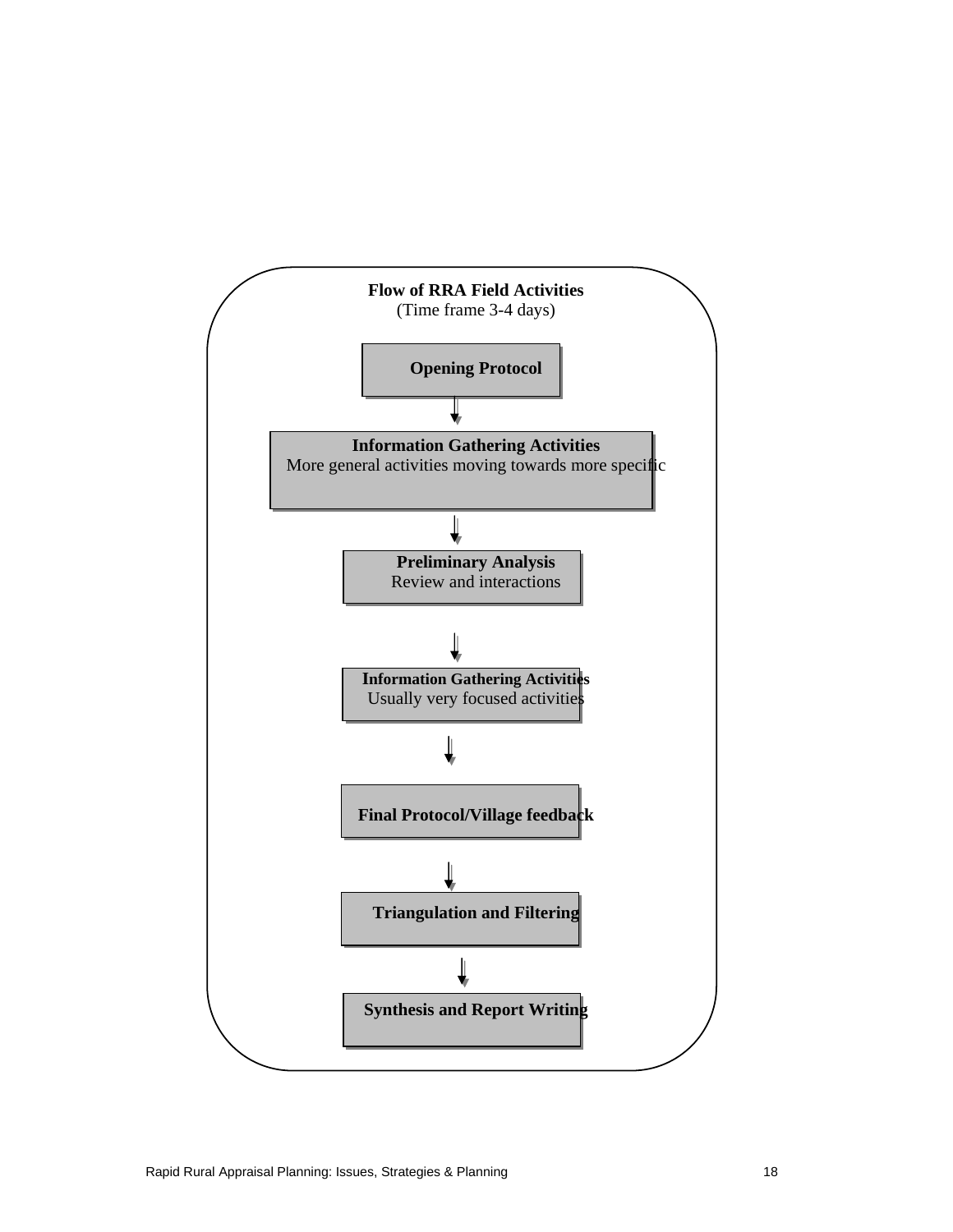# *6.4. 1 Description of field activities*

Preparation for the field exercises:

- Be well conversant with the RRA objectives and tools
- Allocate time for various activities/sessions
- Recheck the logistics you need to carry with you
- Before going to the field, get some preliminary idea about area by using a local guide and explain the guide what you want to do in the field and what sorts of assistance you need from him.

### **Field activities**

### *Opening protocol:*

Once you arrive in the community, the field studies generally begin and end with protocol session. In **opening protocol** the team leader need to do the following:

- Introduce the team members
- Tell the purpose of your visit and tell how the community/HH is elected (An opening statement is attached herewith: **Appendix-5**)
- Explain what will happen during the study
- Discuss why the information is being gathered and how it will be used

### *Information gathering session*

Appropriate sequencing of questions: In programming the various activities that will place during the field study, it is important to think carefully about sequencing and the order in which different events will take place. There are three things to think about in terms of sequencing activities:

- Moving from general to more specific information
- **Moving from less sensitive to more sensitive issues**
- Building on the information you already collected in order to increase your knowledge as you move further into study. Concentrate more on the most priority issues. We suggest that you take the issue of stakeholder assessment, local power structure, resource status and exploitation first and other later
- Divide time between community and HH level activities: Ensure that each day you have gathered both from HH interview as well as group interview and FGD
- Always remember to say goodbye to people when you leave the place of interview or meeting
- While the team in the field, may take a break to digest and analyze what they have learnt and identify the gaps. We suggest that you take half day break

### *After field session*

After each day fieldwork, the team should sit together at night for team interaction and triangulation. We suggest that you spent one and half-hour for the purpose, after returning from the field. The activities you need to perform during this session are to:

- Review information gathered that day and make summary of the information, triangulate whenever necessary. The person designated for report writing will take the note
- Plan the next day's activities
- Do methodological review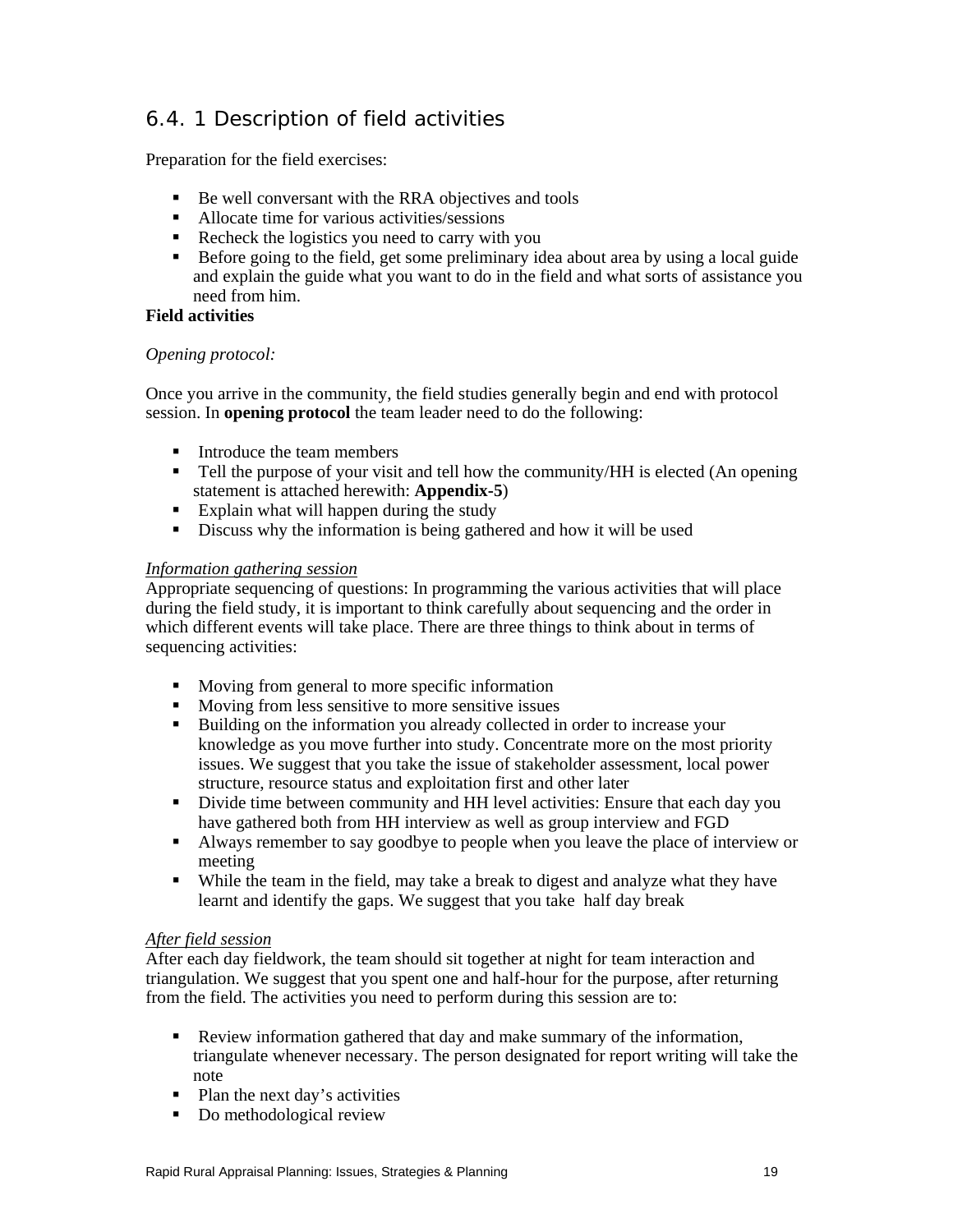Review the checklist and sequencing of activities

## **6.5 Report writing**

It is expected that analysis and synthesizing of information should start when the team is in the field. This will also help to identify the knowledge gap and thus will provide opportunity for collection of additional information. It is planned that after returning from the field each day, analysis of data should be done with participation of all team members. The person designated for report writing in the filed should lead the process. However, cooperation from all team members will be a must. As soon as RRA is completed the analyzed information should be sent to Dhaka.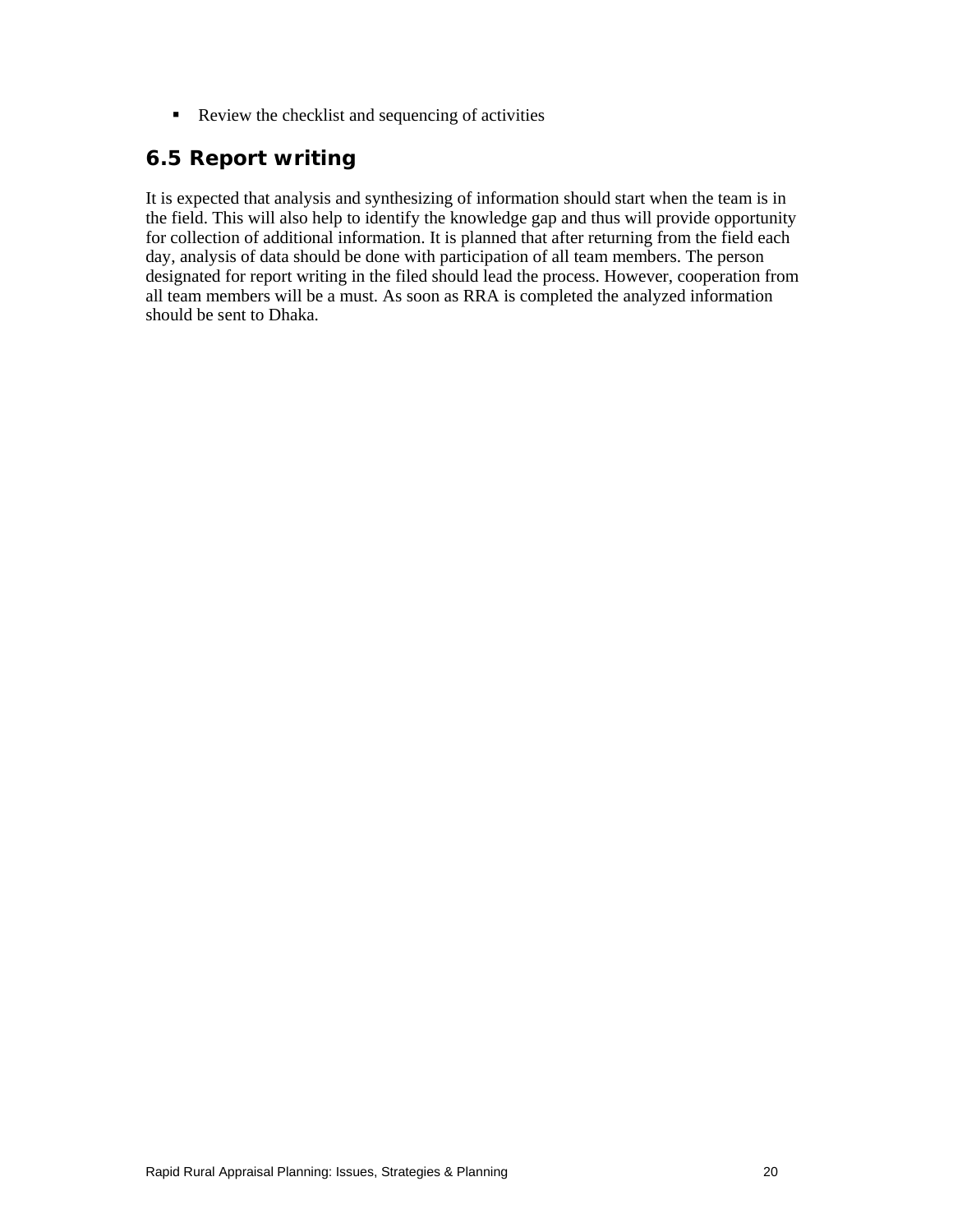# **7. CONSTRAINTS/PROBLEMS FACED AND SUGGESTIONS TO OVERCOMING**

• No local FD staff attended the workshop at Chittagong on the  $1<sup>st</sup>$  day of the workshop.

However, when contacted, DFO, Wildlife, Chittagong, came to the workshop and later he ensured participation of 3 local FD staff from Chunati Range and Jaldi range for the  $2<sup>nd</sup>$  day of the workshop. It was later learnt that they were not aware of the event and received no letter or directives from the higher authorities of FD. In future, it will be necessary to ensure that the local FD staff receives letters and/or directives in well advance of any events.

- The workshop venue at Srimongal was not suitable for holding workshop as it was arranged at the newly established project office and as such adequate logistical support was not available.
- As long as the project office is not equipped for holding workshops, alternatively it can be arranged at BTRI auditorium at Srimongal.

# **8. LESSONS LEARNED**

- The workshop proved very effective in identifying RRA issues as well as building team understanding
- Organization of such workshop helps in building a good working relationship between the FD local staff and the project
- Holding of workshop of this nature definitely helps in the capacity building of the project staff, particularly at the initial stage of the project. In future, similar workshops could be organized on other areas of activities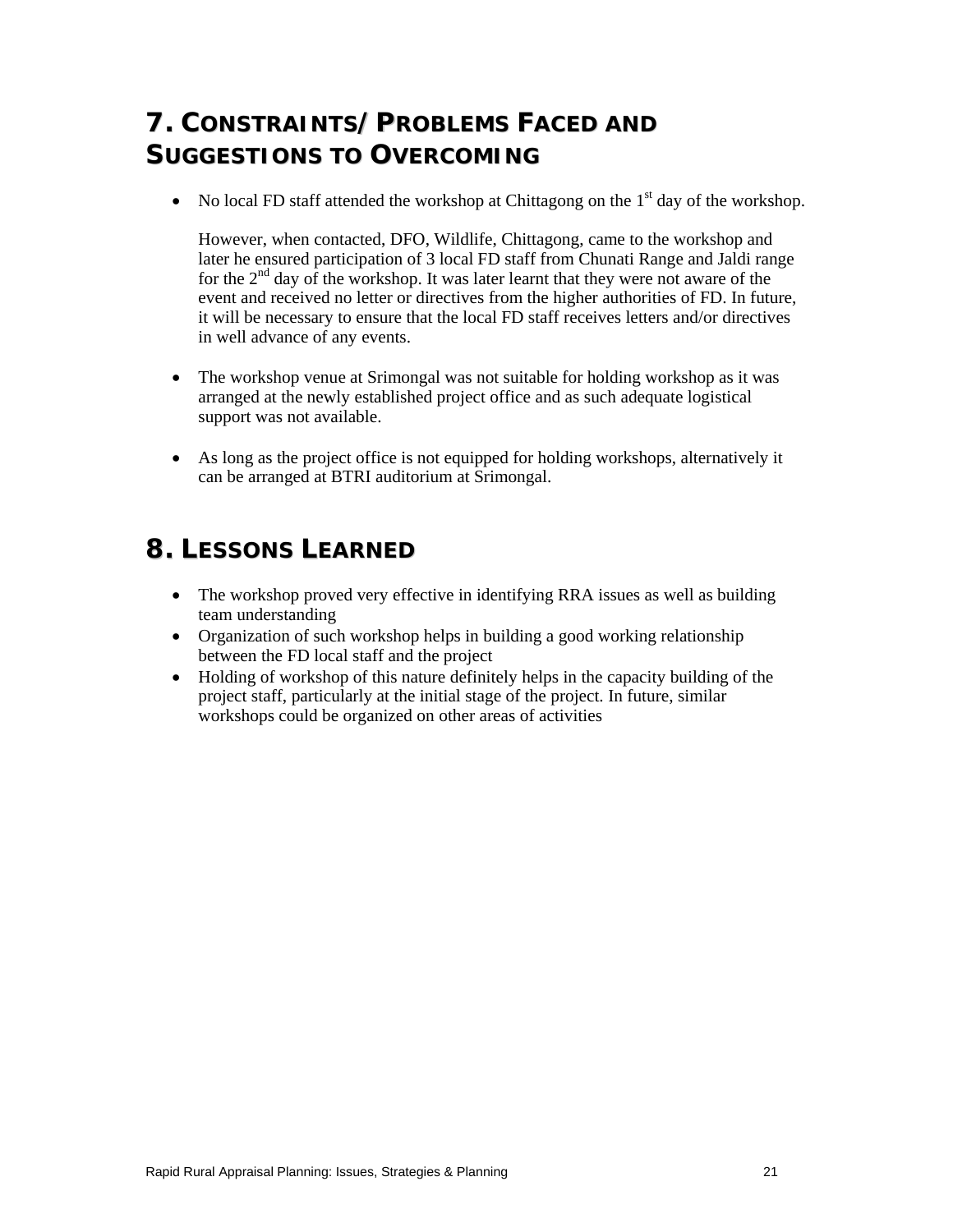# **9. ANNEXES**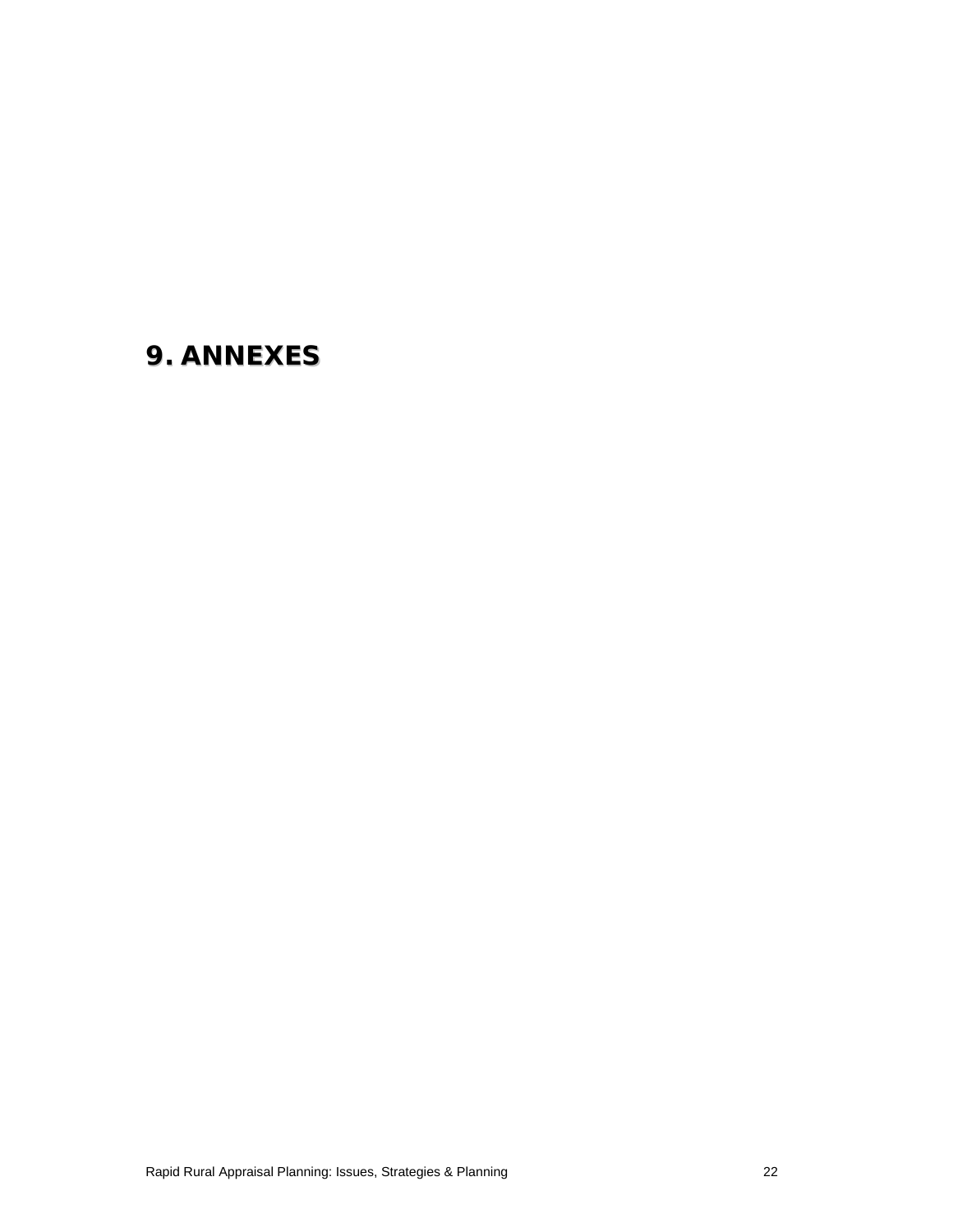# **Annex 1: Nishorgo Support Project: Rapid Rural Appraisal (RRA) Planning Workshop**

Workshop Program Schedule

| Date: 31 March and 1 April 2004 | Venue: CODEC Training Center, Chittagong                            |
|---------------------------------|---------------------------------------------------------------------|
| 31.03.04 (Wednesday)            |                                                                     |
| <b>Date and Time</b>            | <b>Activity</b>                                                     |
| <b>Opening Session</b>          | Introduction to the project and purpose of the workshop- A R.       |
| $09:00 - 09:15$                 | Mollah                                                              |
| $09:15 - 09:40$                 | RRA-concept, history, purpose and uses - J.K. Shahana               |
| 09: 40-10:00                    | RRA in NSP and workshop and outline of approach<br>$- A R$          |
|                                 | Mollah                                                              |
| 10:00-10:30                     | <b>Tea Break</b>                                                    |
| <b>Group work Session 1</b>     | <b>Setting RRA Questions and preparing checklist of questions :</b> |
| <b>Facilitator: A R Mollah</b>  | Stakeholder Assessment                                              |
| $10:30 - 11:00$                 | Introduction to Stakeholder Analysis - Niaz Ahmed Khan              |
| $11:00 - 12:00$                 | Group work (2 groups)                                               |
| $12:00 - 12:20$                 | Presentation on group work                                          |
| $12:20 - 13:00$                 | Finalization of questions and checklist                             |
| <b>Group work Session 2</b>     | <b>Setting RRA Questions and preparing checklist of questions:</b>  |
| Facilitator: A R Mollah         | Resource status and trend in changes in resource bases and others   |
|                                 | etc.                                                                |
| $14:30 - 15:30$                 | Group work (2 groups)                                               |
| $15:30 - 15:50$                 | Presentation on group work                                          |
| $15:50 - 16:20$                 | Finalization of questions and checklist                             |
| $16:20 - 16:50$                 | <b>Tea Break</b>                                                    |
| <b>Plenary Session on Day 1</b> | Review and home work assignment                                     |
| <b>Break</b>                    |                                                                     |
| $19:30 - 20:30$                 | Finalization of questions and write up                              |

### **01.04.04 (Thursday)**

| Date and Time               | <b>Activity</b>                                            |
|-----------------------------|------------------------------------------------------------|
| $08:30 - 09:00$             | Presentation on the Day 1 work                             |
| <b>Group work Session 3</b> | Choice of RRA methods and tools                            |
| Facilitator: A R Mollah     |                                                            |
| $09:00 - 09:30$             | Overview of RRA approaches and tools - A R Mollah          |
| $09:30 - 10:30$             | Group work on defining approach and selection of tools for |
|                             | various RRA questions                                      |
| $10:30 - 11:00$             | Presentation on group work                                 |
| $11:00 - 11:30$             | <b>Tea Break</b>                                           |
| $11:30 - 12:30$             | Finalization of methods and tools and approaches           |
| $12:30 - 13:00$             | Demonstration of a technique by the RRA field team         |
| $13:00 - 14:30$             | Lunch Break                                                |
| <b>Group work Session 4</b> | Field Protocol and Exercise Methodology : Approach and     |
| Facilitator: A R Mollah     | <b>Techniques</b>                                          |
| $14:30 - 15:00$             | Outline on the group work - JK Shahana                     |
| $15:00 - 16:00$             | Group work (2 groups)                                      |
| $16:00 - 16:30$             | <b>Tea Break</b>                                           |
| $16:30 - 17:00$             | Presentation of group work                                 |
| $!7:00 - 17:30$             | Finalization of Field Protocol and Exercise methodology    |
| <b>Break</b>                |                                                            |
| $19:30 - 20:00$             | Notes on Field Exercise                                    |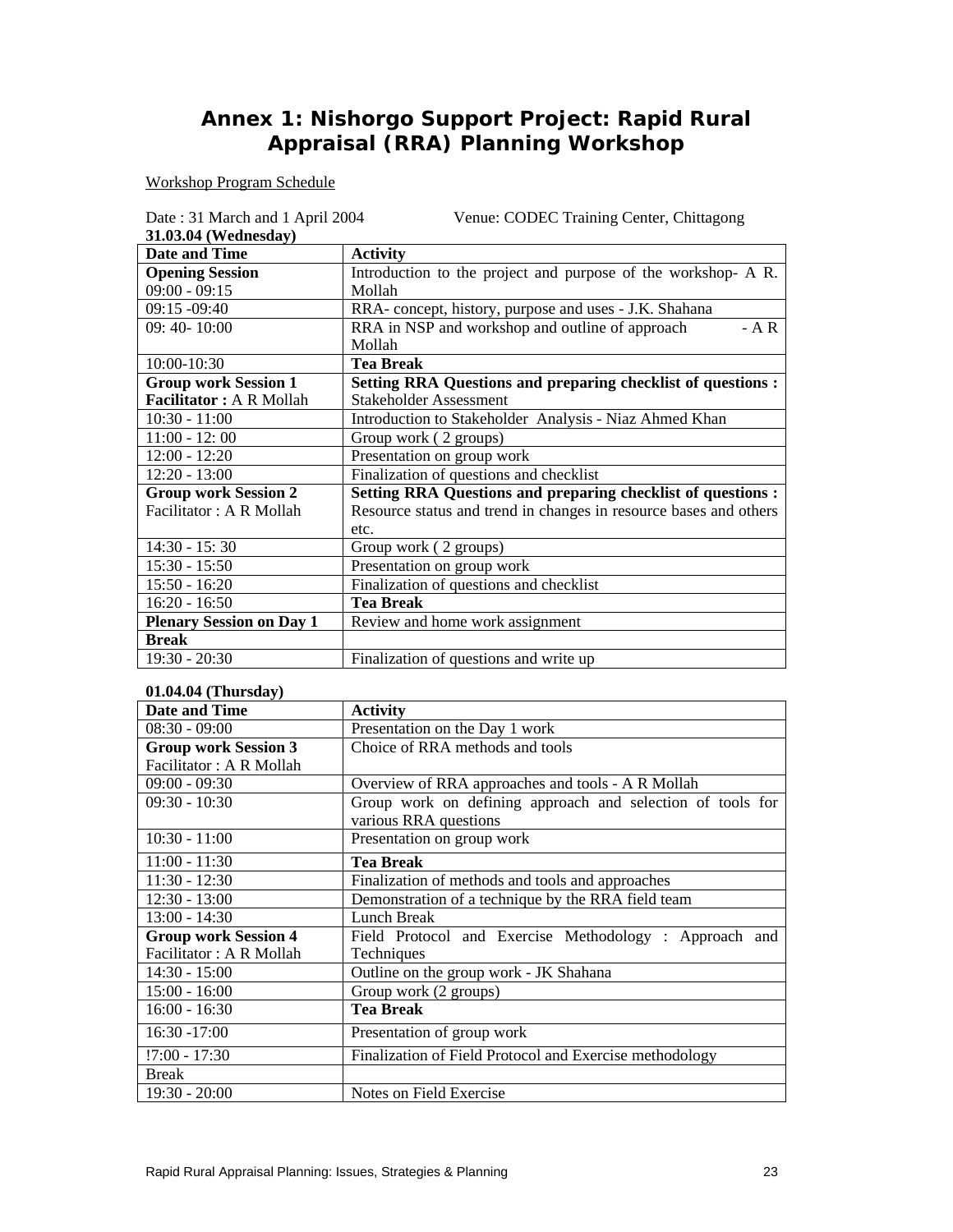## **Annex 2: Nishorgo Support Project (NSP): Rapid Rural Appraisal (RRA) Planning Workshop: Srimongal**

### Participants list Date- 03.4.04 to 04.04.04

### **Day-1:**

| <b>Name</b>             | <b>Organization/Dept</b> | <b>Designation</b>       |  |  |
|-------------------------|--------------------------|--------------------------|--|--|
| 1.Md. Abdur Rob Molla   | <b>NACOM</b>             | Chairman/                |  |  |
| 2.Dr. Niaz Ahmed Khan   | <b>IRG/USAID</b>         | Sr. Local Governance     |  |  |
|                         |                          | &CB Specialist           |  |  |
| 3.J K. Shahana          | <b>NACOM</b>             | RRA/PRA Specialist       |  |  |
| 4. Dhruba Kanta Kundu   | <b>NACOM</b>             | <b>Field Biologist</b>   |  |  |
| 5.Md. A.Sobhan          | <b>NACOM</b>             | CO.                      |  |  |
| 6.Md. Haresul Islam     | <b>RDRS</b>              | <b>Field Coordinator</b> |  |  |
| 7.Md. Mosharraf Hossain | <b>RDRS</b>              | <b>Site Facilitator</b>  |  |  |
| 8.Md. Abdul Jalil       | <b>RDRS</b>              | Trainer                  |  |  |
| 9. Lutfun Nahar         | <b>RDRS</b>              | Trainer                  |  |  |
| 10.Md.Tohidul Islam     | FD.                      | <b>SDFO</b>              |  |  |
| 11.Md.Ameen UR Rashid   | <b>FD</b>                | Deputy Range Officer     |  |  |
| 12.Md. Golam Rabbani    | FD.                      | A/C                      |  |  |

### **Day-2:**

| <b>Name</b>                | Organization/<br>Dept | Designation               |
|----------------------------|-----------------------|---------------------------|
| 1.Md. Abdur Rob Molla      | <b>NACOM</b>          | Chairman                  |
| 2.Dr. Niaz Ahmed Khan      | <b>IRG/USAID</b>      | Sr. Local Governance &    |
|                            |                       | <b>CB</b> Specialist      |
| 3.J K. Shahana             | <b>NACOM</b>          | <b>RRA/PRA Specialist</b> |
| 4.Dhruba Kanta Kundu       | <b>NACOM</b>          | <b>Field Biologist</b>    |
| 5.Md. A.Sobhan             | <b>NACOM</b>          | CO                        |
| 6.Md. Haresul Islam        | <b>RDRS</b>           | <b>Field Coordinator</b>  |
| 7.Md. Mosharraf Hossain    | <b>RDRS</b>           | Site Facilitator          |
| 8.Md. Abdul Jalil          | <b>RDRS</b>           | Trainer                   |
| 9. Lutfun Nahar            | <b>RDRS</b>           | Trainer                   |
| 10.Md.Tohidul Islam        | FD                    | <b>SDFO</b>               |
| 11.Md.Mukhlesur Rahman     | <b>FD</b>             | Range Officer             |
| 12.Md. Golam Mostofa Dewan | <b>FD</b>             | Range Officer             |
| 13. Delwer Hossain Khan    | FD                    | Range Officer             |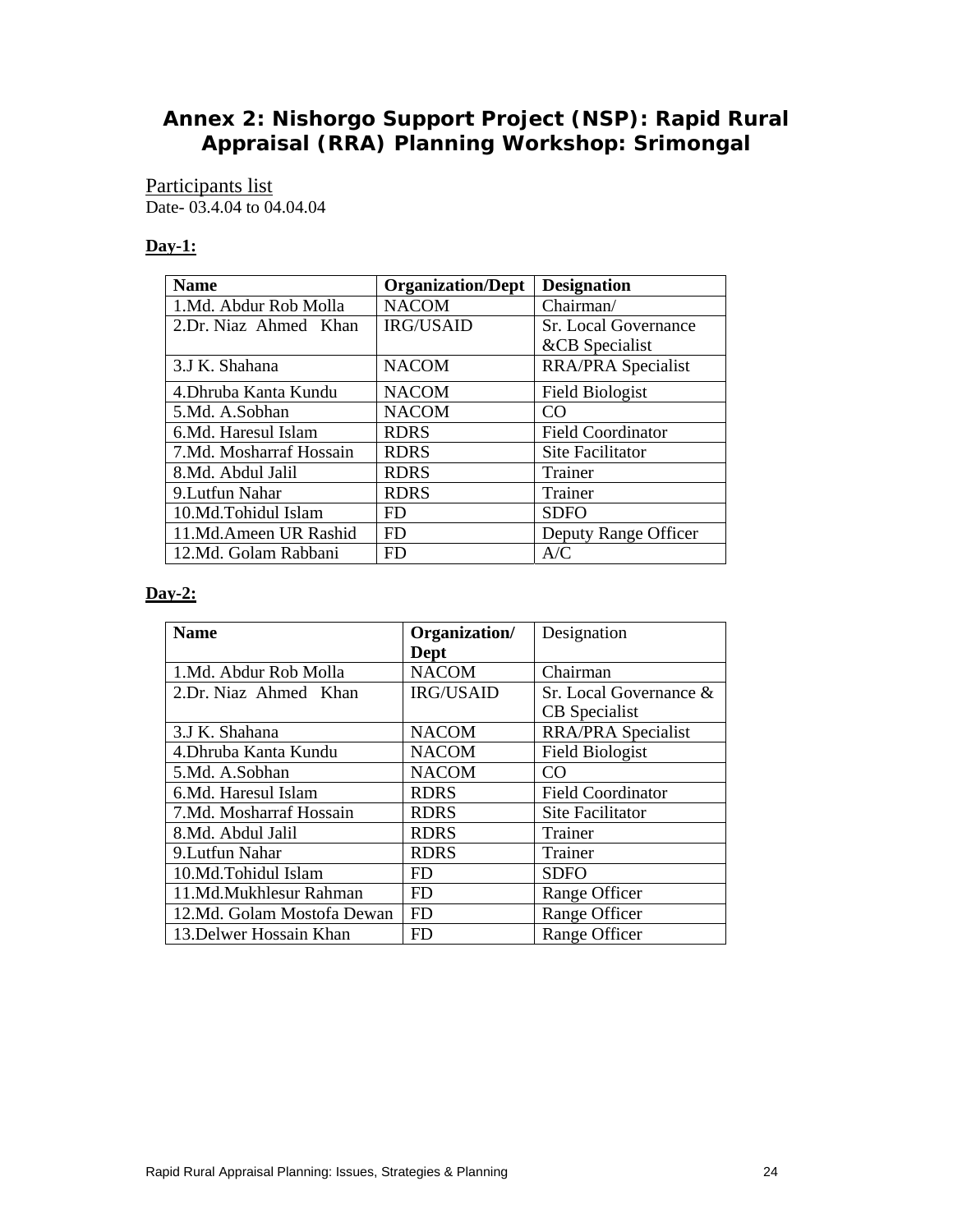### Nishorgo Support Project (NSP) Rapid Rural Appraisal (RRA) Planning Workshop at Chittagong

Participants list

Date- 31.03.04 to 01.04.04

| <b>Name</b>            | <b>Organization/Dept</b> | <b>Designation</b>         |
|------------------------|--------------------------|----------------------------|
| 1. Zulia Chowdhury     | <b>CODEC</b>             | Consultant                 |
| 2. Alia islam          | <b>IRG</b>               | <b>Executive Assistant</b> |
| 3. Utpal dutta         | <b>CODEC</b>             | <b>Field Coordinator</b>   |
| 4. Mohammad Hanif Khan | <b>CODEC</b>             |                            |
| 5. Nazmul Abedin       | <b>CODEC</b>             |                            |
| 6. Kazi Saifuzzaman    | <b>CODEC</b>             |                            |
| 7. Dr Tapan Kmar Dey   | FD.                      | DFO                        |
| 8. Dr Niaz Khan        | <b>IRG</b>               | Governance Specialist      |
| 9. G. K. Shahana       | <b>NACOM</b>             | Consultant                 |
| 10. Mohammad Mahbubur  | <b>NACOM</b>             |                            |
| Rahman                 |                          |                            |
| 11. Shafiqur Rahman    | <b>NACOM</b>             | <b>Field Biologist</b>     |
| 12. Shiba Prasad Kar   | <b>NACOM</b>             | Sinner Program officer     |
| 13. Dr A R Mollah      | <b>NACOM</b>             |                            |
| 14. Mohammad Moazzem   | <b>FD</b>                | Range officer              |
| Hossan                 |                          |                            |
| 15. A.K.M Mominul      | <b>FD</b>                | Range officer              |
| Haque                  |                          |                            |
| 16. Amirul Bashar      | FD.                      | <b>Beat Officer</b>        |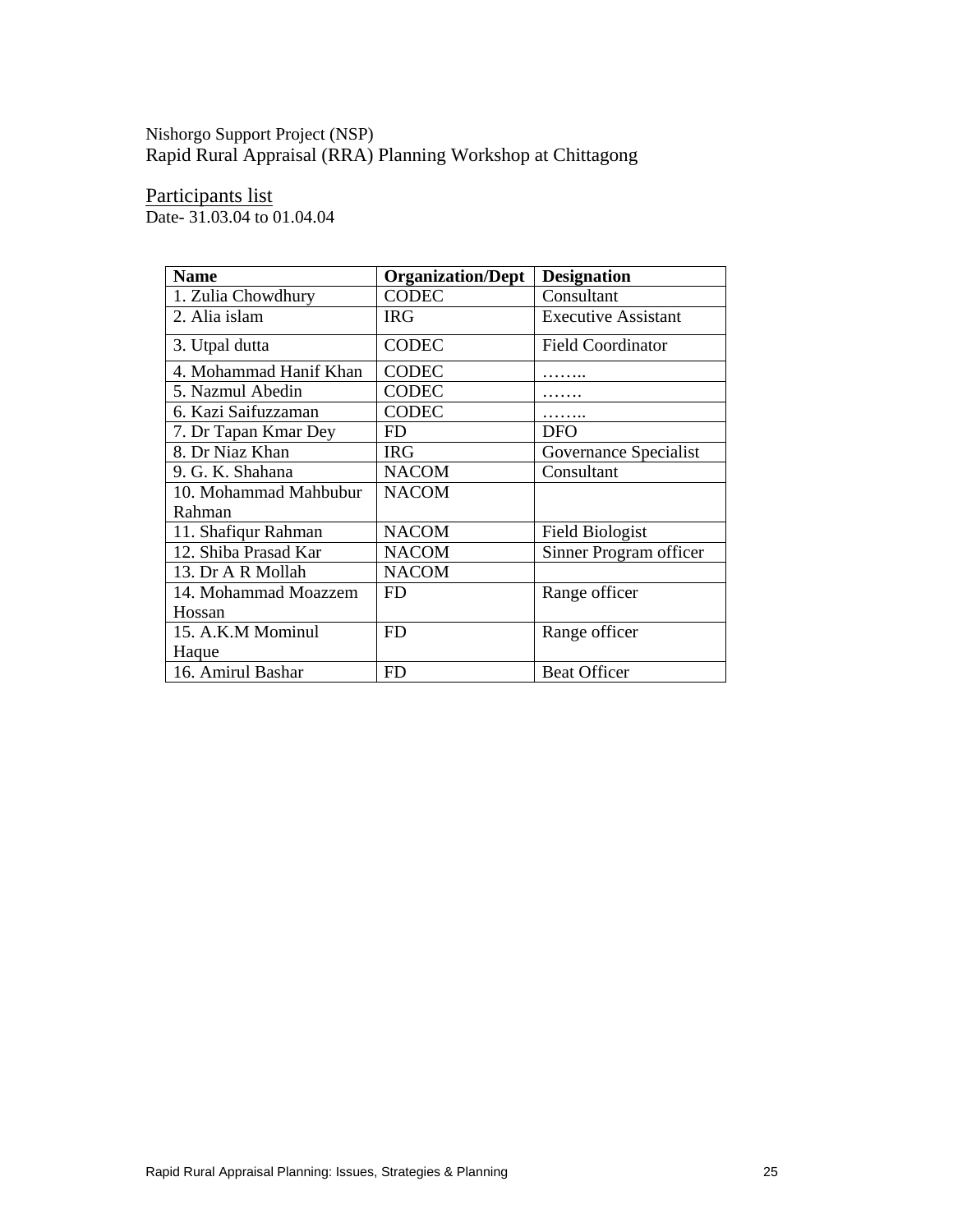| For illustrative<br>Purposes                           | × sketch mapping | secondary information | Direct observation | HH interview | XCroup interview          | X Key informant | diagramming | ranking | timeline analysis | EGD            | scoring | seasonal calendar | Trend analysis            | Chart |
|--------------------------------------------------------|------------------|-----------------------|--------------------|--------------|---------------------------|-----------------|-------------|---------|-------------------|----------------|---------|-------------------|---------------------------|-------|
| Identify<br>settlements                                |                  |                       |                    |              |                           |                 |             |         |                   | $\overline{X}$ |         |                   |                           |       |
| Identify<br>organizations                              |                  |                       |                    |              |                           | $\mathbf X$     | $\mathbf X$ |         |                   | X              |         |                   |                           |       |
| Identify<br>resource users                             |                  |                       |                    | X            | X                         | $\mathbf X$     |             |         |                   |                |         |                   |                           |       |
| Other<br>information on<br>stakeholder                 |                  |                       |                    | X            | $\boldsymbol{\mathrm{X}}$ | $\mathbf X$     |             |         |                   | X              |         |                   |                           |       |
| Information on<br>HH No.                               |                  | X                     |                    |              |                           |                 |             |         |                   |                |         |                   |                           |       |
| Trend in<br>changes in<br>occupation                   |                  |                       |                    |              |                           |                 |             |         |                   |                |         |                   | X                         |       |
| Unemployment<br>trend                                  |                  |                       |                    |              |                           |                 |             |         |                   |                |         | X                 |                           |       |
| Other<br>demographic<br>profile                        |                  | X                     |                    | X            | $\boldsymbol{\mathrm{X}}$ | X               |             |         |                   | X              |         |                   |                           |       |
| Gender issues                                          |                  |                       | X                  | X            | X                         | X               |             |         |                   | X              |         |                   |                           |       |
| Division of<br>labor<br>male/female                    |                  |                       |                    |              |                           |                 |             |         |                   |                |         |                   | $\boldsymbol{\mathrm{X}}$ |       |
| Economic<br>activities                                 |                  |                       |                    | X            | X                         | X               |             |         |                   |                |         |                   |                           |       |
| Behavior                                               |                  |                       | X                  |              |                           |                 |             |         |                   |                |         |                   |                           |       |
| Local level<br>awareness                               |                  |                       | X                  | X            | X                         | X               |             |         |                   | X              |         |                   |                           |       |
| Behavior of                                            |                  |                       |                    |              |                           |                 |             |         |                   |                |         |                   |                           |       |
| local people<br>Conflict and<br>conflict<br>resolution |                  |                       |                    |              |                           |                 |             | X       |                   | X              |         |                   |                           |       |
| Power<br>structure                                     |                  |                       |                    |              |                           |                 |             | X       |                   |                |         |                   |                           |       |
| Resource and<br>resource status                        |                  |                       | X                  | X            | X                         | X               |             |         |                   | X              |         |                   |                           |       |

# **Annex 3: Choice of RRA tools to be used for collection of different types of information**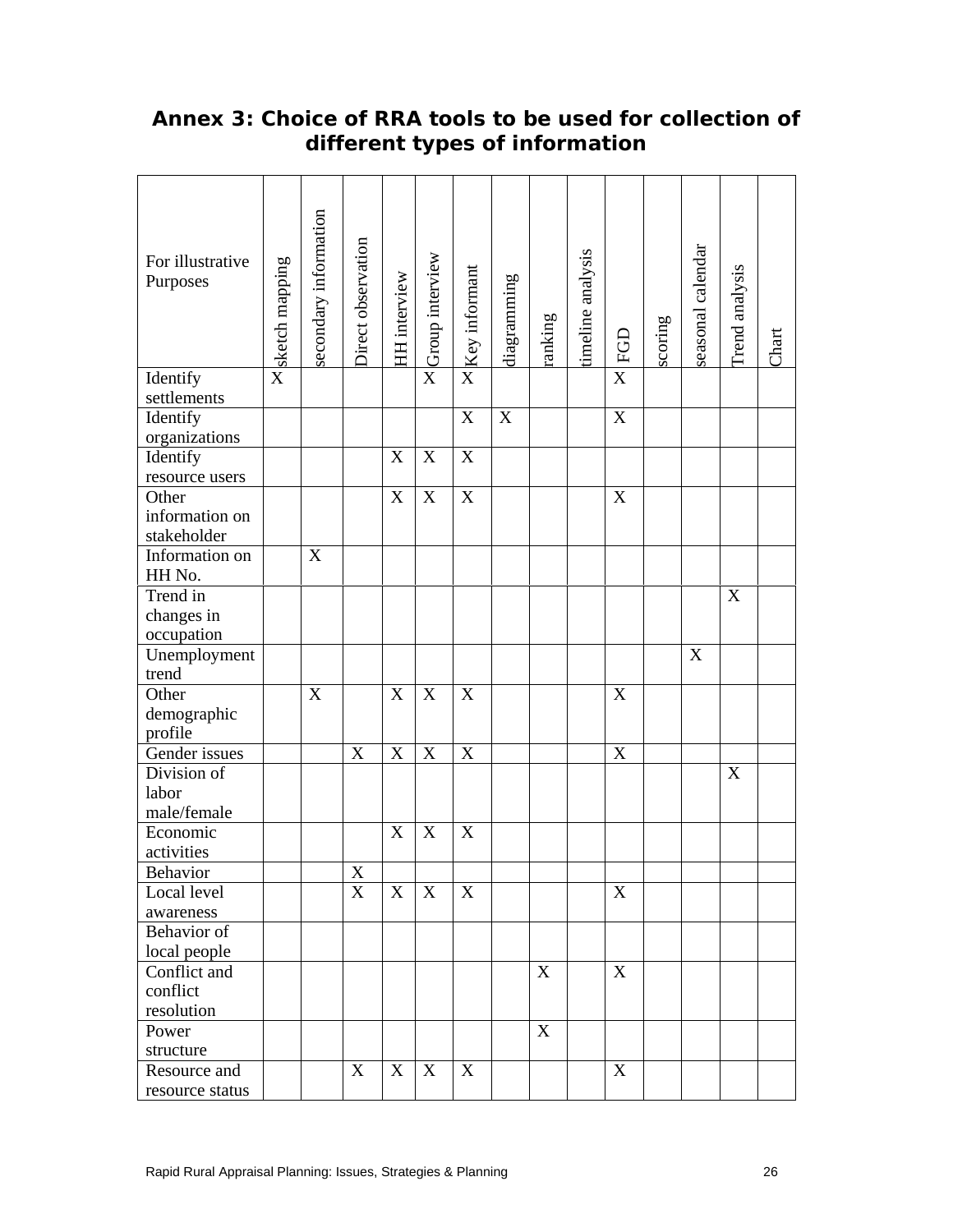| Trend in       |  |   |   |   |  | X |   | X |
|----------------|--|---|---|---|--|---|---|---|
| changes in     |  |   |   |   |  |   |   |   |
| resource bases |  |   |   |   |  |   |   |   |
|                |  |   |   |   |  |   |   |   |
| Causes for     |  | X | X | X |  | X |   |   |
| decline in     |  |   |   |   |  |   |   |   |
| resources      |  |   |   |   |  |   |   |   |
| Seasonal trend |  |   |   |   |  |   | X |   |
| in resource    |  |   |   |   |  |   |   |   |
| exploitation   |  |   |   |   |  |   |   |   |
| Other          |  | X | X | X |  | X |   |   |
| information on |  |   |   |   |  |   |   |   |
| Resource       |  |   |   |   |  |   |   |   |
| exploitation   |  |   |   |   |  |   |   |   |
| Illegal tree   |  |   |   |   |  | X | X |   |
| felling        |  |   |   |   |  |   |   |   |
| Access to the  |  |   |   | X |  | X |   |   |
| forest         |  |   |   |   |  |   |   |   |
| Flooding       |  |   |   |   |  |   | X |   |
| pattern        |  |   |   |   |  |   |   |   |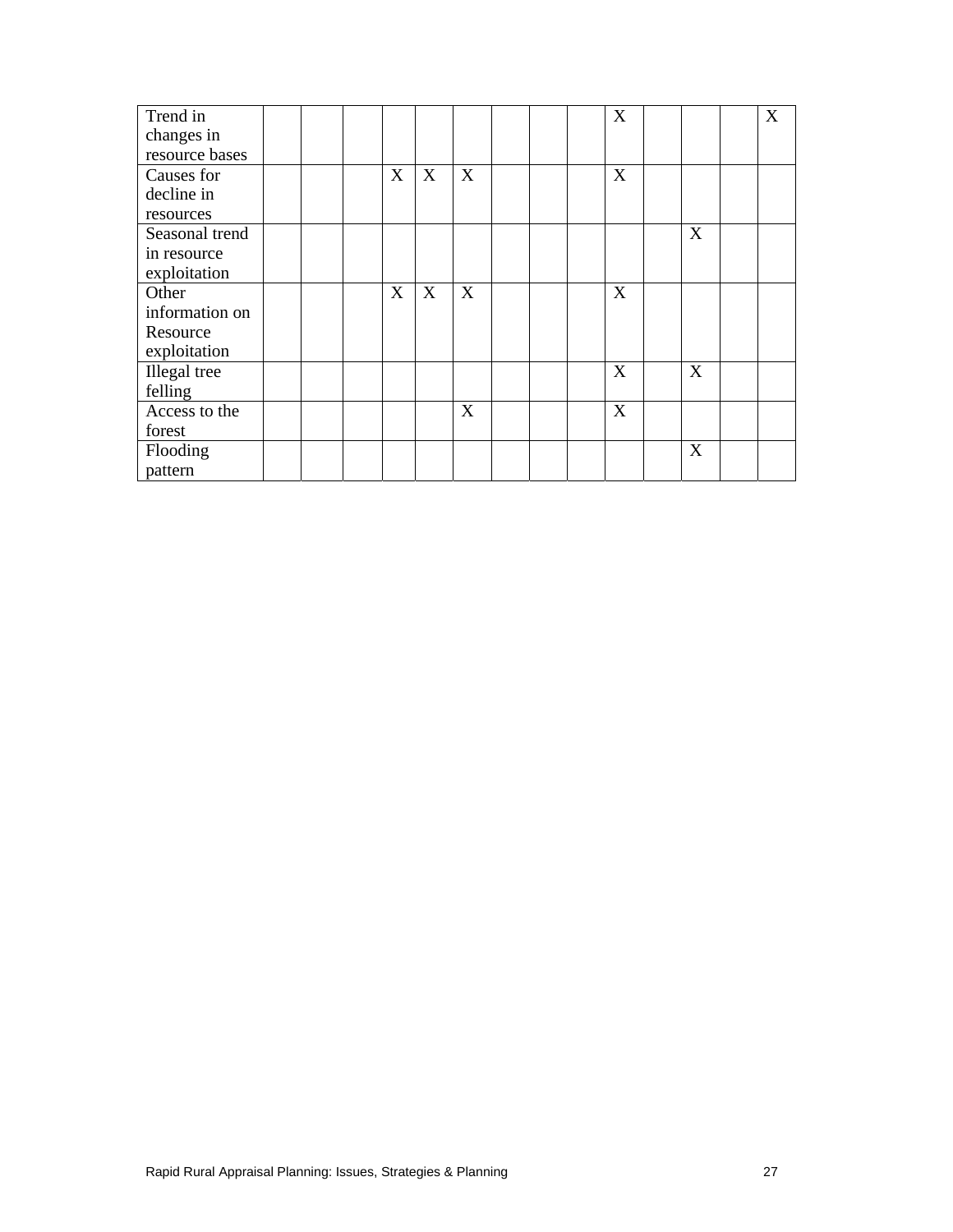# **Annex-4: a. Checklist of questions for HH interview**

(Begin with Opening Statement)

Awareness and behaviour

(Preliminary response and general perception of the local people about the PA and resource conservation)

Govt. has plans to preserve the forest biodiversity and to improve the socio-economic condition of the people ---- what do you think (Actually team will gave a statement on the purpose of their visit and on the project)

Do you know that the forest is a park/wildlife sanctuary/reserve

Do you know what are allowed and not allowed to do in the park/reserve/sanctuary Do you think that the forest resources should be preserved/conserved ?

### **Stakeholders**

What are the villages from where people come to forest for collecting resources? Please tell which villages more involved and which are less involved?

What are the various groups of people who collect different types of resources from the forest?

Who are the people who do not use forest resources but are involved with the forest or has control over the forest

What are the organizations/institutions which carry out any type of work in the forest

#### **Resources and resource status**

Which plants and animals have disappeared from the forest in the recent past Which plants and animals in the forest have been declining very rapidly What are the causes for the decline of these animals and plants

### **Resource exploitation and dependency on forest**

What sorts of things do you use from this forest? Does your household collect it/them, or do you obtain from someone else? If yes, do you collect those for selling or for consumption? Of those things you get from the forest, which ones won't be available in 5 or 10 years? Do you use medicinal plants from the forest?

### **Power structure and local conflict**

Who are the more influential people in your locality? Tell who are more and who are less influential among them What are the sources of conflict among local people Whom do you go for conflict resolution How the local conflicts are resolved Have you or your neighbors any conflict with forest department? If yes, what are those?

### **Demographic profile**

What is your primary and secondary occupation? How many people in your HH are educated upto School, how many in the colleges and above and how many are illiterate.

#### **Socio-economic activities/livelihood strategies**

What is your HH primary and secondary source of income Do you have land of your own (home stead/agricultural)?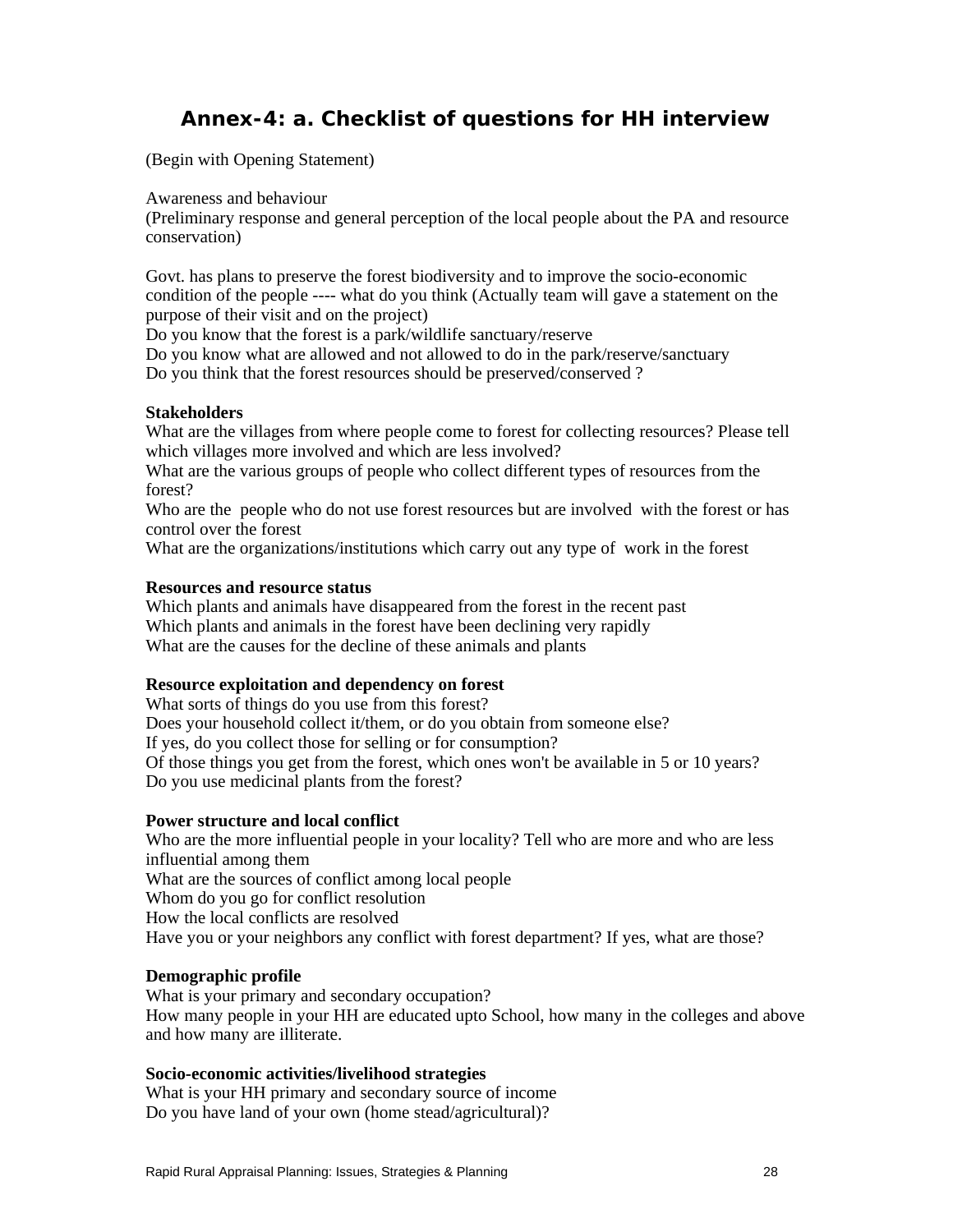Is your HH income adequate to meet your family expenditure or you having surplus? Have many people in the locality no work?

Have you work to do in all seasons? In which season/seasons people of the locality have little/no work

What do you do when you have no work opportunities locally?

Have you taken loan from, bank NGO or other organizations? Was it easy to get the loan What are the different organizations, which operate credit in the locality?

Have you any skill to do a particular work but you don't do? Why don't you do it?

Resource regeneration practices

Are there many plant nurseries in the locality?

#### **Legal aspects**

Can anybody can go to the forest and collect any thing?

 Do you know that there is tree poaching in the forest? If yes, from where they come (villages)?

Do you think that the Forest Department people are protecting the forest resources?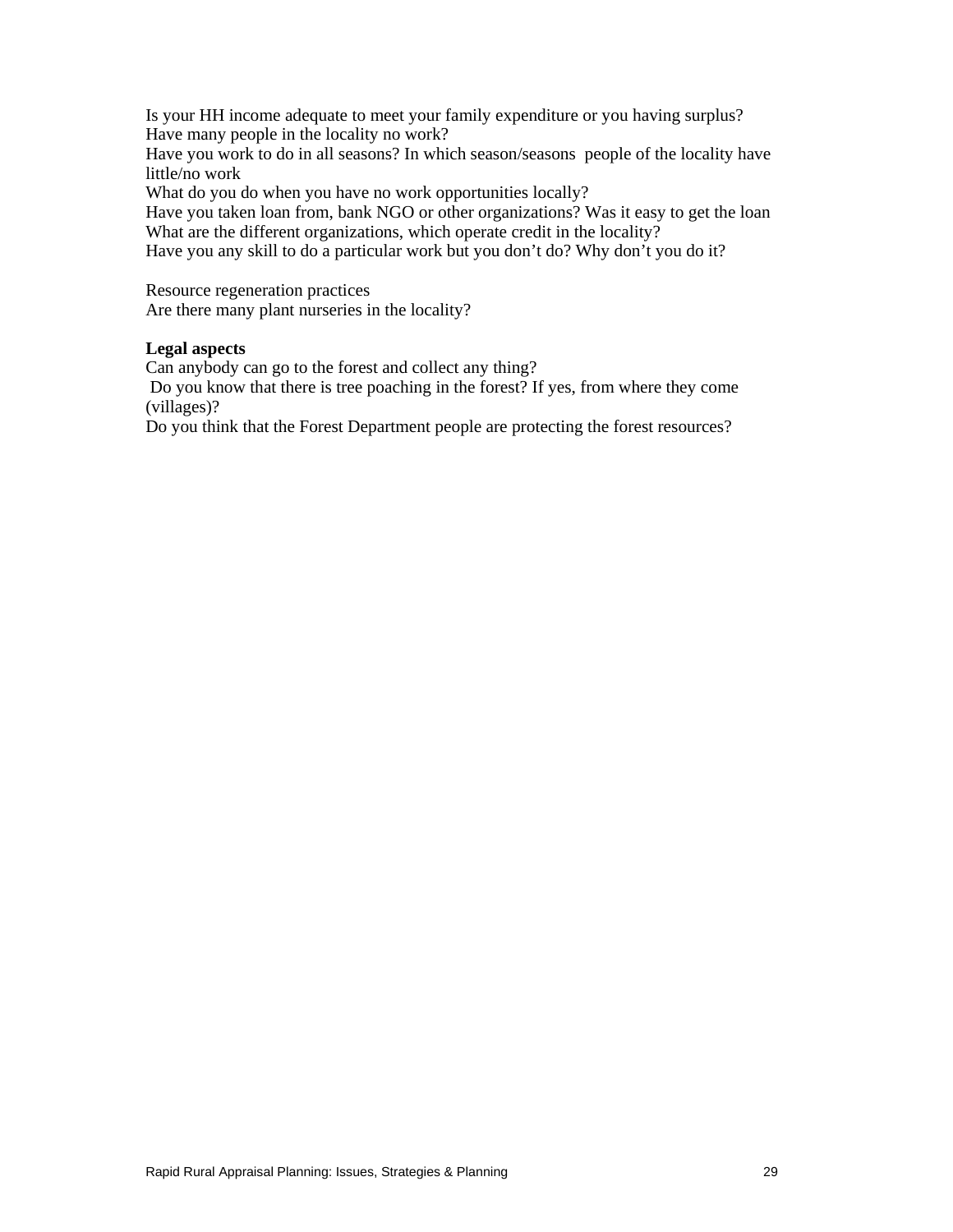# **Annex- 4: b. Checklist of questions for Key Informant (KI) interview**

### **Stakeholders Assessment**

What are the organizations/institutions, which carry out any type, work in the forest? What are the villages from where people come to forest for collecting resources? Please tell which villages are more involved and which are less involved?

What are the different categories/groups of people who go and collect various resources from the forest?

Who are the other people who don not use forest resources but have linkages with resource exploitation and development of the forest?

Are there any people who can be important for the conservation of the forest and its resources?

### **Power structure and local conflict**

Who are the more influential people in your locality? Tell who more and who are less influential among them What are the sources of conflict among local people Whom do the local people go for conflict resolution How the local conflicts are resolved What are the events that bring the local people together Have the local people any conflicts with Forest Department? If yes, what are those?

### **Resources and resource status**

Which plants and animals have disappeared from the forest in the recent past? Which plants and animals in the forest have been declining very rapidly? What are the causes for the decline of various animals and plants?

#### **Resource exploitation and dependency on forest**

What are the various resources that are collected from the forest? Which are collected more and which is less?

What are the reasons for collection of these resources?

Which category/group of resource users are dependent on the collection of these resources? What proportion of HHs benefit from the forest?

Collection of which resources likely to pose a threat to those resources/ availability in the future?

Do people collect and use medicinal plant from the forest?

### **Demographic profile**

How many households are living in this community/thana? How many adults? What are the major occupations of the local people?

What proportion of local people are illiterate and what proportion of people have read upto school, colleges and above.

How have the occupations of people in the locality have changed over past (30-50 years)

### **Socio-economic activities/livelihood strategies**

What are the major activities for earning of the local people?

What proportions of local people are very poor (have food shortage), poor, middle class and rich?

Are there many unemployed in the locality? What proportion? In which season(s) there is scarcity of work in the locality?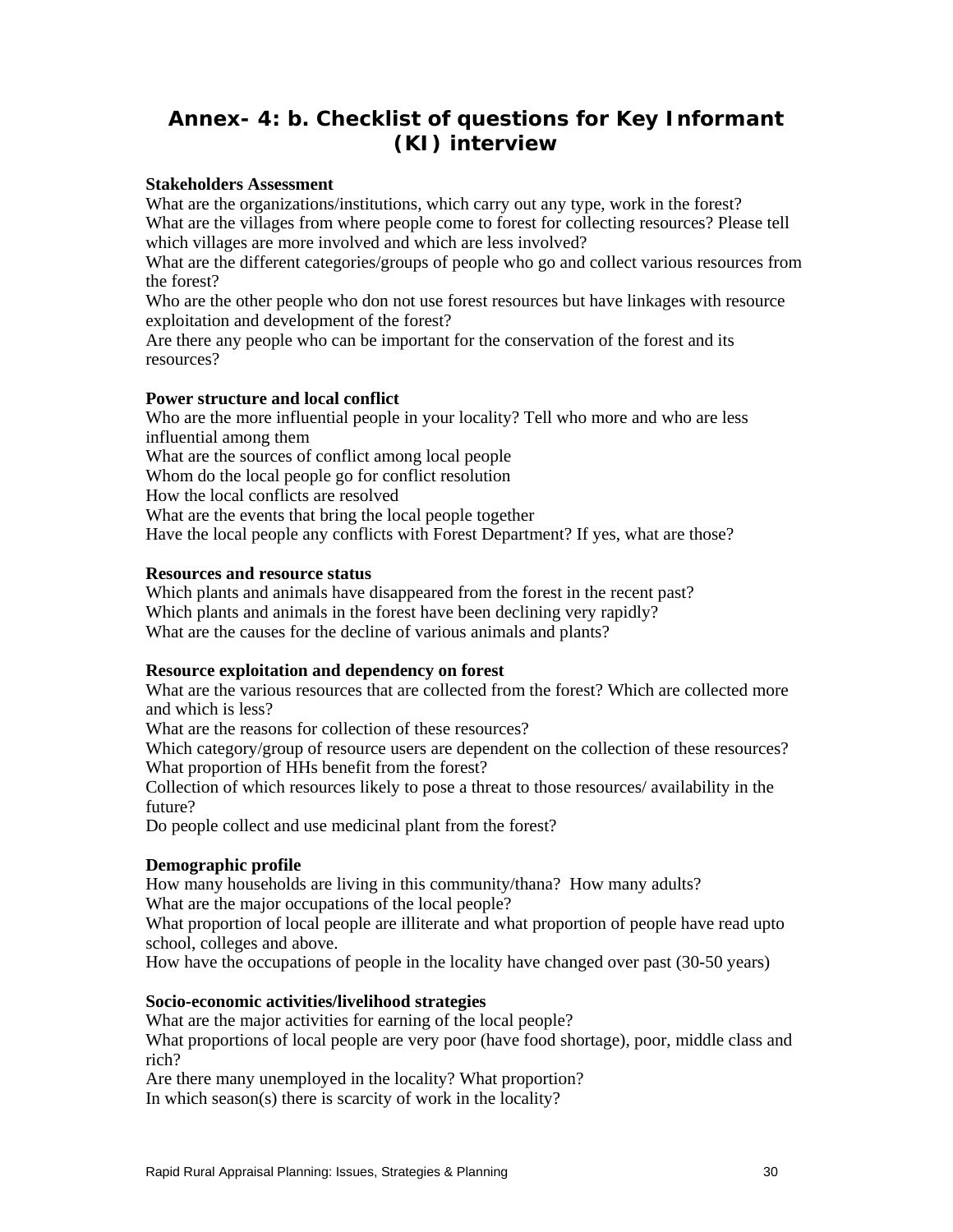From which source the local people take credit?

What are the different organizations, which operate credit in the locality?

Do many people in the locality take loan from , bank NGO or other organizations

Have the local people skills that can be utilized for undertaking alternate income generation Is there any work/economic opportunities that requires special skill that the local people don't have?

### **Legal aspects**

Can anybody can go to the forest and collect any thing?

Is there illegal tree felling? Is it at large scale? Does it affect forest health? Are the feller local or come from outside?

What are the main reasons for tree felling?

Do you think that the forest department people are protecting the forest resources?

Is there any issue of forestland encroachment? What are problem with recovery of these land?

#### **Gender issues**

Does the male and female are equally educated in the locality?

Who take the decision for HH purchase, undertaking income generation activities etc. - male or female?

Do the females have access to loan and alternate income generating activities as the male do have?

### **Others:**

What are the major threats to the forest habitat and its resources

What would be major challenges for the conservation of biodiversity and restoration of its habitat?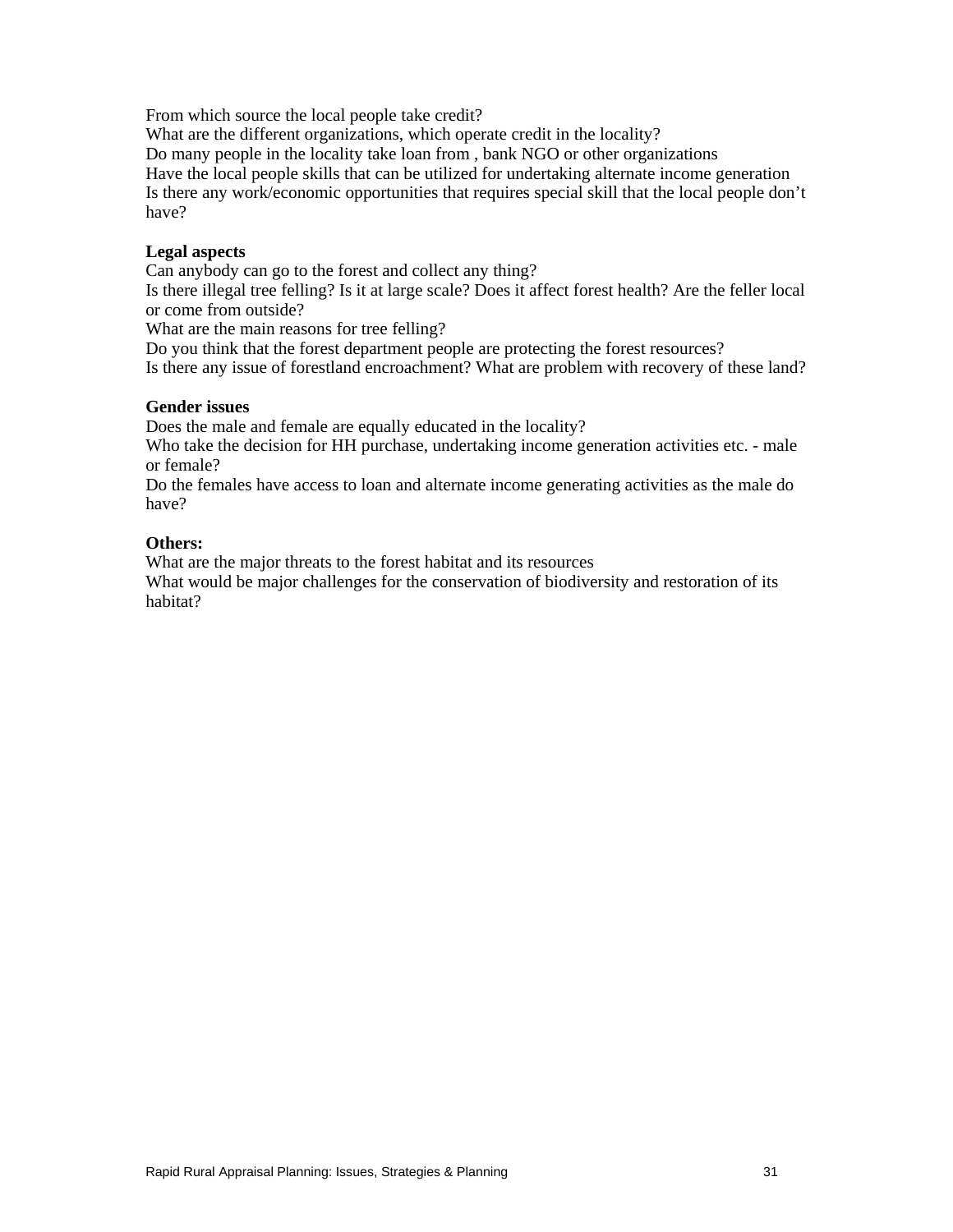# **Annex-4: c. Checklist of questions for FGD**

(Begin with Opening Statement)

#### **Stakeholder Assessment**

What are the settlements/villages from where the people come to the forest and collect resources? Please indicate its location on the map.

What are the different categories of people who collect different resources from the forest? At what extent the local people depend on the resources they collect from the forest for their livelihood, please specify for each category of resource users group?

What are the local organizations/institutions which are involved with the development /management of the forest or its control or its resource exploitation/and or degradation? What are the activities of these institutions/organizations?

Please indicate how the different resource users and other stakeholder groups interact with each other or inter-linked with each other.

### **Resources and resource status**

Which plants and animals have disappeared from the forest in the recent past? Which plants and animals in the forest have been declining very rapidly? What are the causes for the decline of these animals and plants-Ven diagramming What are the major shifts in the abundance of various resources over time? Compare between pre-liberation and present status? ---Trend analysis

#### **Power structure and local conflict**

What are the sources of conflict among local people?---ven diagramming Whom do the local people go for conflict resolution? How the local conflicts are resolved? What are the events that bring the local people together?----ven diagramming

#### **Resource exploitation**

What are the various resources that are collected from the forest and who collect what? Please indicate on the format. ---use format

Exploitation of which resources is posing threat to its future availability?

Please indicate how exploitation of different resources varies with different seasons? ---------- Seasonal analysis

Which animals and plants are collected more and which are collected less?

When there is scarcity of fuel wood in the locality and indicate how it varies with season? – seasonal calendar

Do the local people collect medicinal plants from the forest? Are they available now a day?

#### **Demographic profile**

What are major occupations of the people of the locality? Please rank them. Are there many illiterate people in the locality? Do many people go to High school, college, and universities? Please rank them and indicate on the format

Do you think that the occupations of people in the locality have changed over past (30-50 years)? Please indicate the shift in occupation local people over time? Format, in which occupation the shifting have occurred…..Trend analysis

#### **Socio-economic activities/livelihood strategies**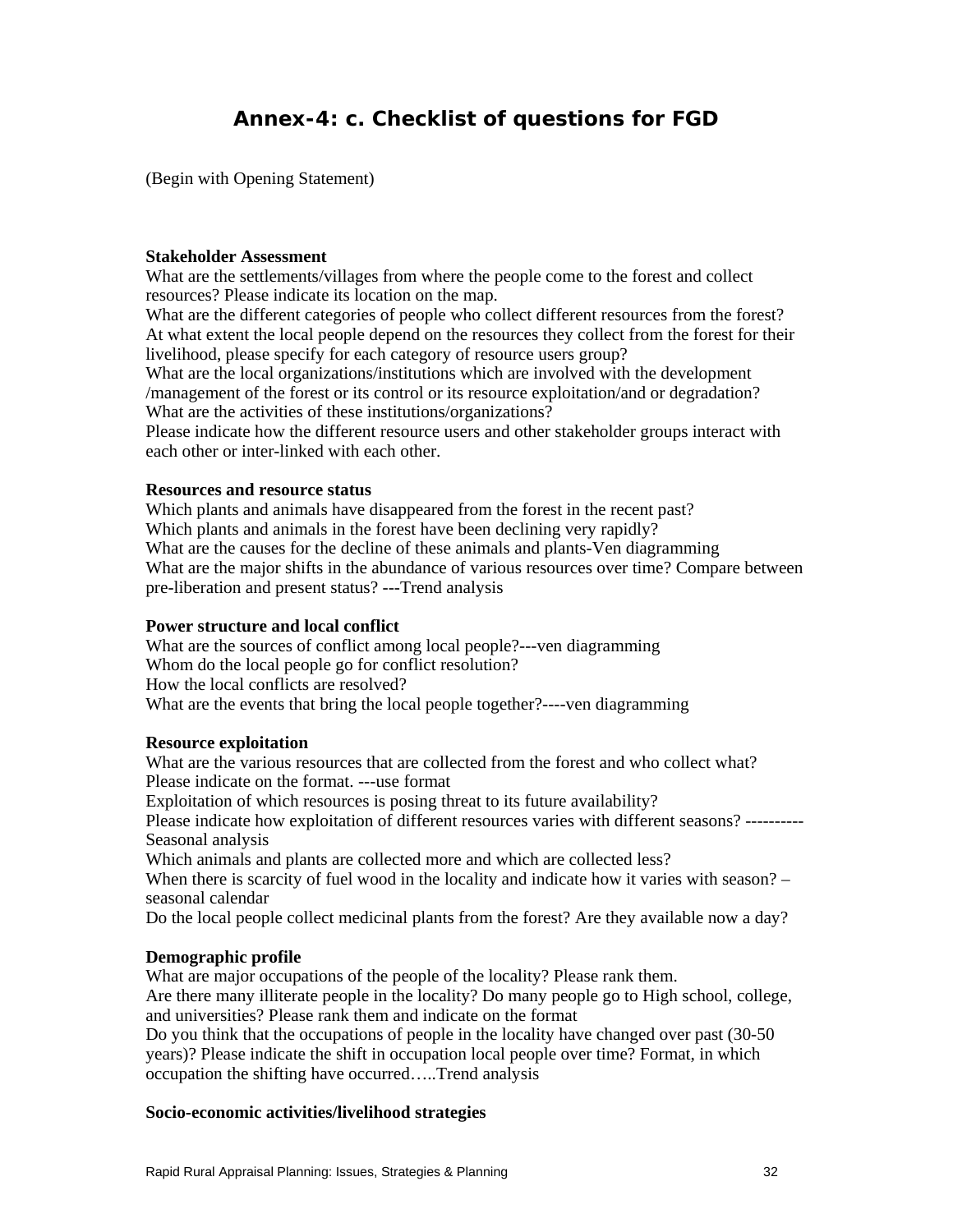What are the major activities for earning of the local people and rank them according to their importance?

Are there many people who have no land?

Are there many people in the locality who have no work to do?

Please indicate how the availability of work changes with seasons?

What the local people do when there is less or no work for them to do

Do many people in the locality take loan from, bank NGO or other organizations and please mention the reasons for taking loans?

Do the local people get income generation training from various organizations?

#### **Gender issues**

How do the roles of men and women differ in this community?

What are the different thing men and women do concerning the forest and forest products? Does the male and female are equally educated in the locality?

Who take the decision for HH purchase, undertaking income generation activities etc. - male or female?

Do the females have access to loan and IGA as the male have?

Is the female are associated with forest management?

Please indicate on the format, what daily works are done by the male and what daily works are done by the female?----- Chart

### **Others**

What are major the NGOs operating in the locality? Please indicate their activities on the format?

What are major challenges for the conservation of forest resources?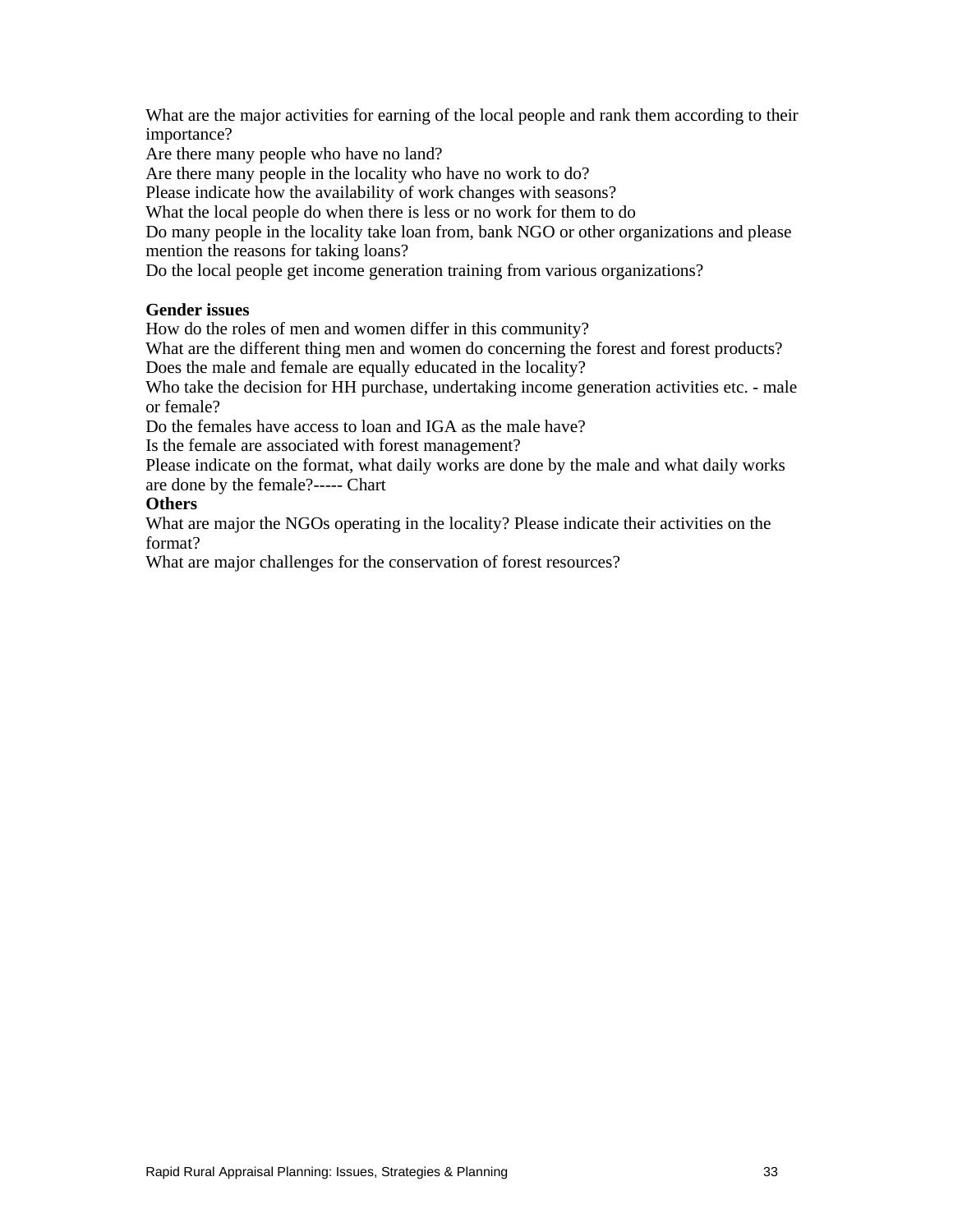# **Annex-5: Opening Statement**

*We have come in behalf of the Forest Department to discuss with you on an issue and get some information from you*. The Government has created a new Program called "Nishorgo". The purpose of Nishorgo is to find a way to save the country's forests for future generations. *As you know, natural resources of the country, including that of the forests, have been degrading alarmingly, resulting in the disappearance of many animals and plant species and if the trend continues we will loose a lot more. This degradation in resource base is affecting and will affect our environment and livelihood of people. Thus it has become a serious concern for the government. The government has initiated various programs to safeguard the country's biodiversity without jeopardizing the livelihood of local people. Nishorgo is one of such efforts to safeguard the forest biodiversity and improving the livelihood of local people.* 

The Government recognizes that for this new Program to work, it must work in close partnership with the people living in and around the forests that are to be conserved. It (the Government) knows that it has at times done things without speaking directly to the people. As a result, beautiful and valuable forests are disappearing, and they will take many years to grow back.

The Forest Department is the agency responsible for forest conservation and for the Nishorgo Program. The Department in particular knows that it can be much better at working with and listening to local people. For that reason, the Department has asked us (the Team) to come to speak to you and *get some information from you so that the program can be designed accordingly.* We hope to learn about those that benefit – or could benefit – from the forest. We hope to understand how the forest is changing, and why. We also would like to know about the people living in and around the forest.

On the basis of our discussions, we will work with the Forest Department to see how they can manage these forests with much more input and ideas from you, and with more benefits from forest conservation going to you.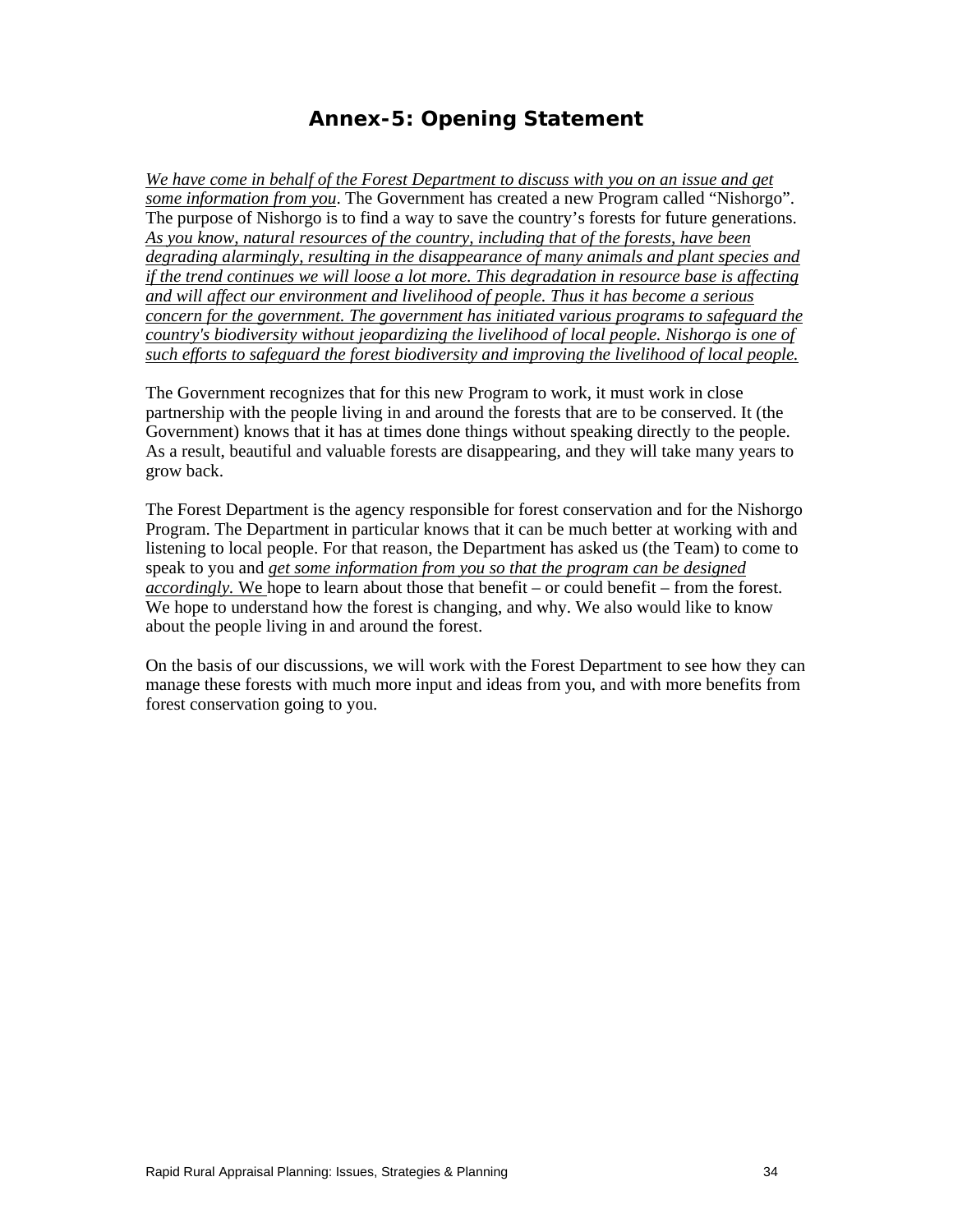### **cÜwK** e<sup>3</sup>e¨

Avgiveb wef**viMi c¶ t\_#K Avcbut`i mt\_ GKw weltq AvtivPbv I wKQwZ\_\*\* msIVDni Rb\*\* G‡mwQ| miKvi wbmM© bv‡g GKwU Kvh©µg nv‡Z wb‡q‡Q hvi D‡Ïk¨ n‡"Q wKfv‡e †`‡ki ebvÂj‡K fwel¨r cÖR‡b¥i Rb¨ msi¶Y Kiv hvq Zv Ly‡R †ei Kiv|** 

Avcbviv Rybb †h †`#ki cÖKuZK m¤ú` AvksKvRbK fyte AebuZ NU‡Q, d‡j A‡bK Dw™¢ I cÖbi Aejyß N#U#Q Ges hw` G aviv Pj‡Z \_v#K Z‡e Avgiv AviI A‡bK wKQy nviv‡ev| cÖKwZK m¤ú‡`i G AebwZ Avgv‡`i cwi‡ek Ges gvby‡li Rxeb e¨e¯'v e¨vnZ Ki‡Q| ZvB GwU miKv‡ii Rb¨ GKW msNwZK `yðšvi e vcvi n‡q `wo‡q‡Q| miKvi ZvB †`‡ki cÖKuZK n¤ú` msi¶‡bi vewfbœ Dî`¨W|\b‡"Q| etbi Rxe‰en I ¯'bxa RbMtbi Rxebhwîvi avb Dbestbi Rb¨ wbmW© iKaB GKwU c`‡¶c|

miKvi g‡b K‡i, bZb Kvh@q ev~evmz Ki‡Z n‡j †h mg<sup>-</sup>— ebmgn msi¶Y Kiv n‡e Zvi Av‡k cytk hvivemevm K‡i Zyť i m‡\_ Nubó fyte Askx`vri‡Zj vfiřtZ KvR Ki‡Z n‡e| miKvi AZxtZ RbMtbi mt\_ AvtjvPbv bv K‡i wewfboKvh@q ev evqtbi †Póv Kti‡Q, dtj †Kvb KvmLZ djvdj Avtmb Ges gj¨evb I mỳ i ebvÂj aŸstki w`‡K GwMtq Pj‡Q hv ce@~'vq wdi‡Z eû mgq jvMte|

evsjvt`#ki ebvÂj msi¶Y I eZ@yb Kvh@q ev~evq#bi Rb¨ ebwefvM `vmqZçÖB cÖZôvb| eb wefWlg#b K‡i †h, ~{bxq RbM#bi mt\_ G e`vcvti K\_vejv I Zvt`i gZvqZ †kvbv dj`vqK n‡e| G Kvi‡Y eb wefWI Avcbyt`i mrt\_ K\_v ej‡Z Ges WQyZ\_" msMÖ Ki‡Z Avgyt`i‡K `vmqZ;Ac® Kti‡Q| Avgiv Rub‡Z PuBe eb †‡\_#K wKfvte Avcbviv jvfevb n‡"Qb ev n‡Z cv‡ib| wKfvte Ges †Kb e‡bi cwieZ©b n‡"Q Zv Avgiv Avcbv‡`i †\_‡K eyS‡Z †Póv Kie| e‡bi Pvicv‡k †h mg¯— †jvKRb evm K‡i Zv‡`i m¤ú‡K©I Rvb‡Z †Póv Kie|

Avcbu‡`i mut\_ Avtj vPbvi wfwŽtZ, wK fvte Avcbu‡`i I eb wefutMi thŠ\_ AskMÖn‡bi gva`tg eb m¤ú‡`i mô msi¶Y Ges Avcbyt`i A\_®wZK Dbgb Kiv hvq †m eïvcyti Avgiv KvR Kie|